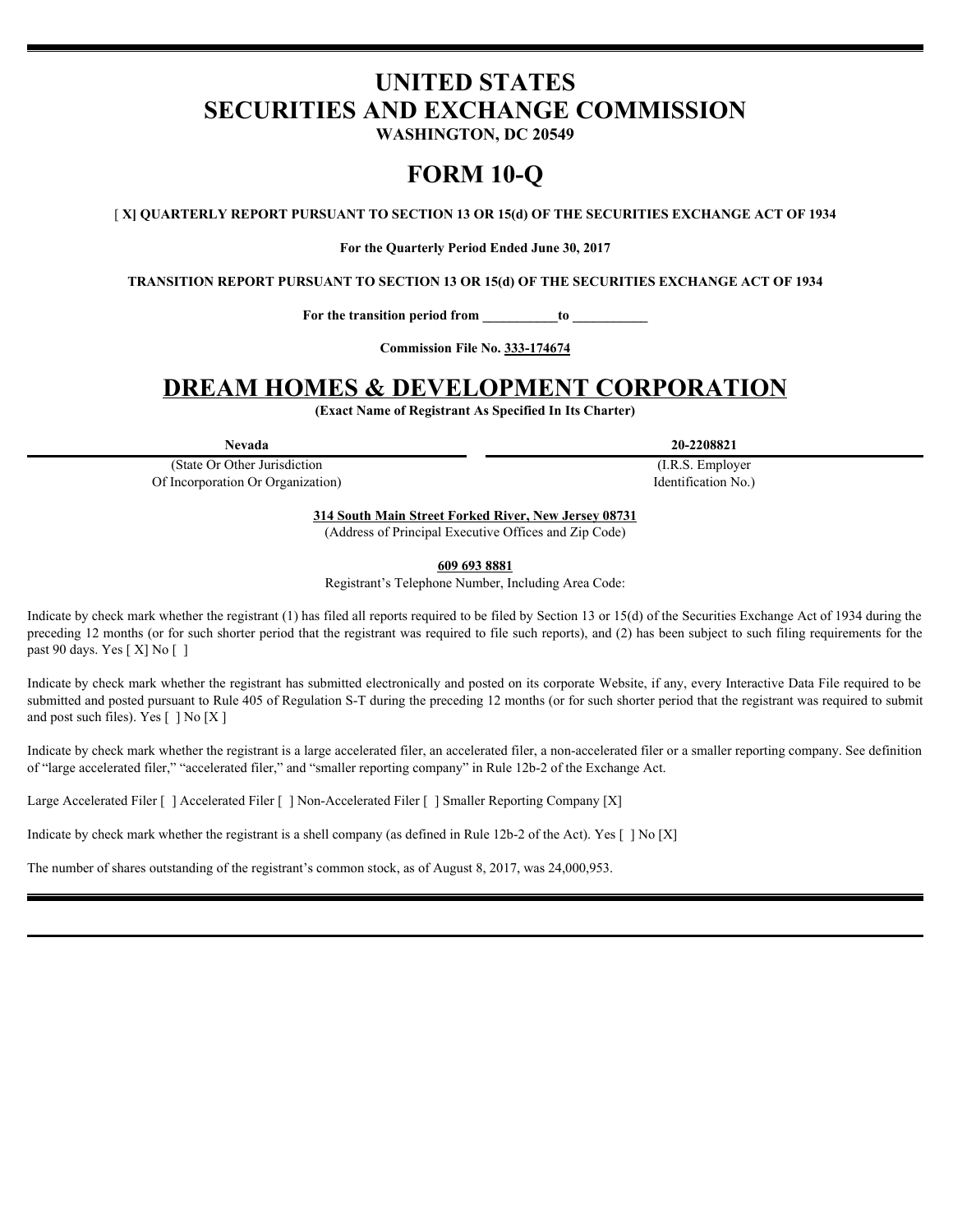# **DREAM HOMES & DEVELOPMENT CORPORATION TABLE OF CONTENTS**

| <b>PART I. FINANCIAL INFORMATION</b>                                                          | $F-1$ |
|-----------------------------------------------------------------------------------------------|-------|
| <b>ITEM 1. FINANCIAL STATEMENTS</b>                                                           | $F-1$ |
| <b>Consolidated Balance Sheet</b>                                                             | $F-1$ |
| <b>Consolidated Statements of Operations</b>                                                  | $F-2$ |
| <b>Consolidated Statements of Cash Flows</b>                                                  | $F-4$ |
| <b>Notes to Consolidated Financial Statements</b>                                             | $F-5$ |
| ITEM 2. MANAGEMENT'S DISCUSSION AND ANALYSIS OF FINANCIAL CONDITION AND RESULTS OF OPERATIONS |       |
| <b>ITEM 3. QUANTITATIVE AND QUALITATIVE DISCLOSURES ABOUT MARKET RISKS</b>                    | 11    |
| <b>ITEM 4. CONTROLS AND PROCEDURES</b>                                                        | 11    |
|                                                                                               |       |
| <b>PART II. OTHER INFORMATION</b>                                                             | 11    |
| <b>ITEM 1. LEGAL PROCEEDINGS</b>                                                              | 11    |
| <b>ITEM 2. UNREGISTERED SALES OF EOUITY SECURITIES AND USE OF PROCEEDS</b>                    | 11    |
| <b>ITEM 3. DEFAULTS UPON SENIOR SECURITIES AND CONVERTIBLE NOTES</b>                          | 11    |
| <b>ITEM 4. SUBMISSION OF MATTERS TO A VOTE OF SECURITY HOLDERS</b>                            | 11    |
| <b>ITEM 5. OTHER INFORMATION</b>                                                              | 11    |
| <b>ITEM 6. EXHIBITS</b>                                                                       | 12    |
| <b>SIGNATURES</b>                                                                             | 13    |
|                                                                                               |       |

2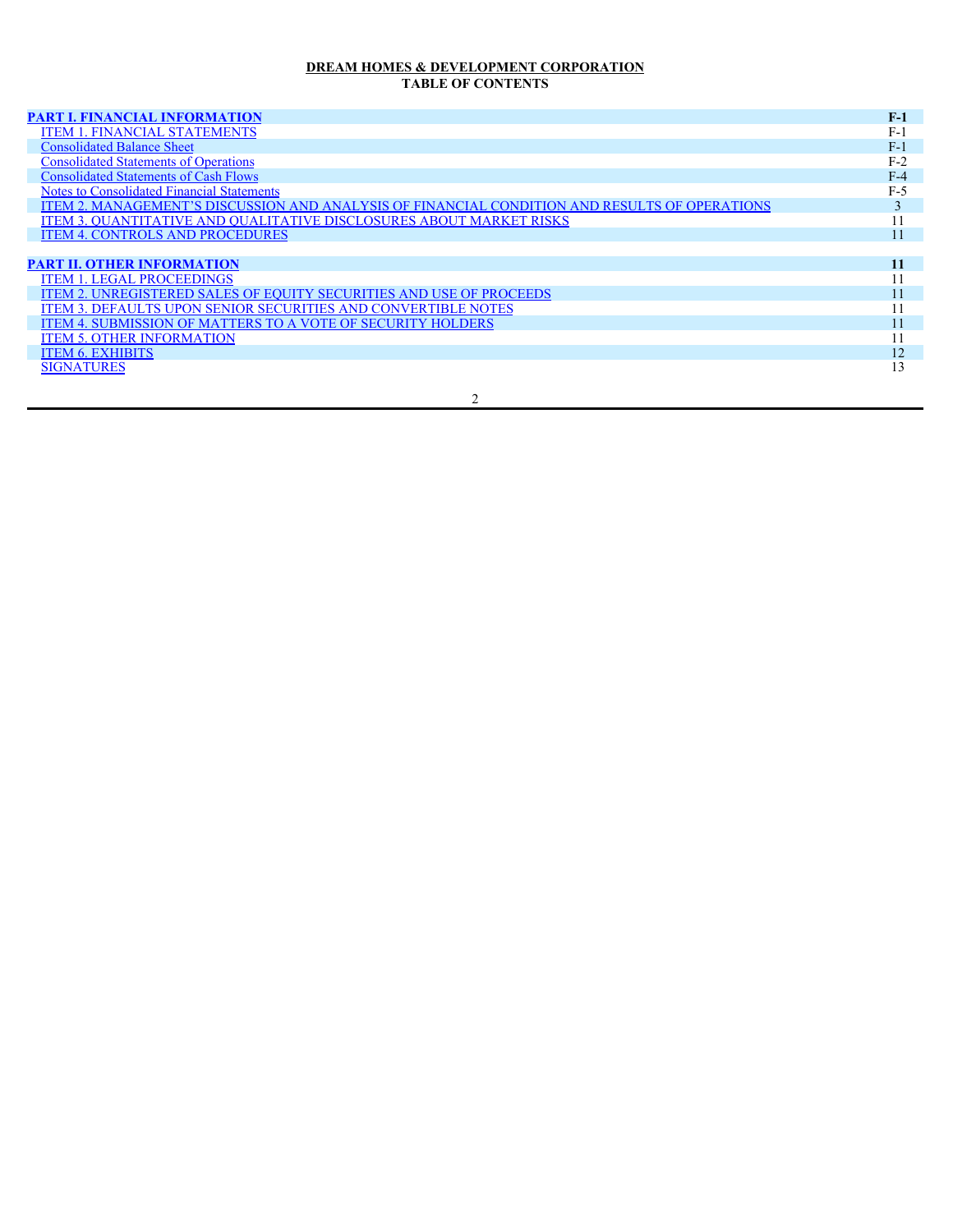# **PART 1 - FINANCIAL INFORMATION**

# DREAM HOMES & DEVELOPMENT CORPORATION (formerly THE VIRTUAL LEARNING COMPANY, INC.)

# **CONSOLIDATED BALANCE SHEETS**

|                                                                                                      |              | June 30, 2017 | December 31, 2016 |             |  |
|------------------------------------------------------------------------------------------------------|--------------|---------------|-------------------|-------------|--|
|                                                                                                      |              | Unaudited     |                   |             |  |
| <b>ASSETS</b>                                                                                        |              |               |                   |             |  |
| <b>CURRENT ASSETS</b>                                                                                |              |               |                   |             |  |
| Cash                                                                                                 | $\mathbb{S}$ | 338,864 \$    |                   | 266,709     |  |
| Accounts receivable                                                                                  |              | 350,588       |                   | 115,652     |  |
| Costs and estimated earnings in excess of billings                                                   |              | 89,467        |                   | 57,706      |  |
| Total current assets                                                                                 |              | 778,919       |                   | 440,067     |  |
| PROPERTY AND EQUIPMENT, net                                                                          |              | 5,453         |                   |             |  |
| <b>OTHER ASSETS</b>                                                                                  |              |               |                   |             |  |
| Security deposit                                                                                     |              | 2,200         |                   |             |  |
| Deposits and costs coincident to acquisition of land for development                                 |              | 129,700       |                   | 20,000      |  |
| Total assets                                                                                         |              | 916,272       | -S                | 460,067     |  |
| LIABILITIES AND STOCKHOLDERS' EQUITY                                                                 |              |               |                   |             |  |
| <b>CURRENT LIABILITIES</b>                                                                           |              |               |                   |             |  |
| Accounts payable and accrued expenses                                                                | $\mathbb{S}$ | 288,527 \$    |                   | 94,854      |  |
| Billings in excess of costs and estimated earnings                                                   |              | 344,179       |                   | 283,114     |  |
| Accrued income taxes                                                                                 |              | 43,891        |                   |             |  |
| Loans payable to related parties                                                                     |              | 14,743        |                   | 14,743      |  |
| Total current liabilities                                                                            |              | 691,340       |                   | 392,711     |  |
| STOCKHOLDERS' EQUITY                                                                                 |              |               |                   |             |  |
| Preferred stock; 5,000,000 shares authorized, \$.001 par value, as of June 30, 2017 and December 31, |              |               |                   |             |  |
| 2016, there are no shares outstanding                                                                |              |               |                   |             |  |
| Common stock; 70,000,000 shares authorized, \$.001 par value, as of June 30, 2017 and December 31,   |              |               |                   |             |  |
| 2016, there are 23,960,953 and 23,733,524 shares outstanding, respectively; and 100,000 shares       |              |               |                   |             |  |
| committed not yet issued at December 31, 2016                                                        |              | 23,960        |                   | 23,833      |  |
| Additional paid-in capital                                                                           |              | 1,420,528     |                   | 1,407,855   |  |
| Accumulated deficit                                                                                  |              | (1,219,556)   |                   | (1,364,332) |  |
| Total stockholders' equity                                                                           |              | 224,932       |                   | 67,356      |  |
| Total liabilities and stockholders' equity                                                           |              | 916,272       |                   | 460,067     |  |
|                                                                                                      |              |               |                   |             |  |

*The accompanying notes are an integral part of these financial statements* .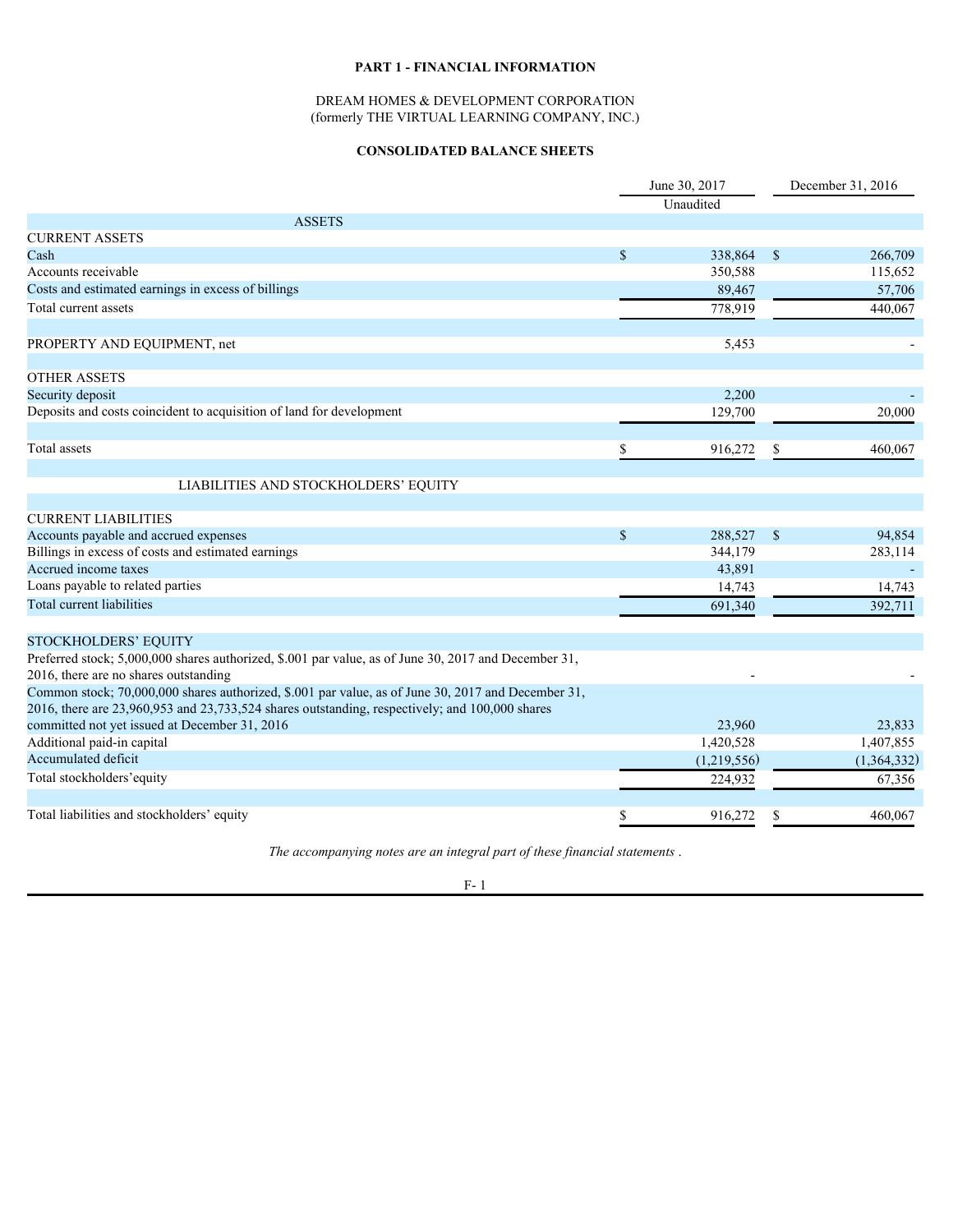# **CONSOLIDATED STATEMENTS OF OPERATIONS**

|                                                                                                      | Six months<br>ended<br>June 30, 2017<br>Unaudited |               | Six months<br>ended<br>June 30, 2016<br>Unaudited |
|------------------------------------------------------------------------------------------------------|---------------------------------------------------|---------------|---------------------------------------------------|
| Revenue:                                                                                             |                                                   |               |                                                   |
| Construction contracts                                                                               | \$<br>$1,761,871$ \$                              |               |                                                   |
| Educational software and products                                                                    |                                                   |               | 79                                                |
| Total revenue                                                                                        | 1,761,871                                         |               | 79                                                |
|                                                                                                      |                                                   |               |                                                   |
| Cost of construction contracts                                                                       | 1,232,975                                         |               |                                                   |
| Gross profit                                                                                         | 528,896                                           |               | 79                                                |
| Operating Expenses:                                                                                  |                                                   |               |                                                   |
| Selling, general and administrative, including stock based services of \$2,800 and \$0, respectively | 339,882                                           |               | 10,499                                            |
| Depreciation expense                                                                                 | 347                                               |               |                                                   |
| Amortization of capitalized curriculum development costs                                             |                                                   |               | 15,400                                            |
| Total operating expenses                                                                             | 340,229                                           |               | 25,899                                            |
|                                                                                                      |                                                   |               |                                                   |
| Income (loss) from operations                                                                        | 188,667                                           |               | (25, 820)                                         |
| Other expenses (income):                                                                             |                                                   |               |                                                   |
| Interest expense                                                                                     |                                                   |               | 3,750                                             |
| Amortization of debt discounts                                                                       |                                                   |               | 4,166                                             |
| Consulting fee income                                                                                |                                                   |               | (2,500)                                           |
| Total other expenses (income)                                                                        |                                                   |               | 5,416                                             |
| Net income (loss) before income taxes                                                                | 188,667                                           |               | (31,236)                                          |
| Provision for income taxes                                                                           | 43,891                                            |               |                                                   |
|                                                                                                      |                                                   |               |                                                   |
| Net income (loss)                                                                                    | 144,776                                           | \$            | (31, 236)                                         |
| Basic and diluted income (loss) per common share                                                     | \$<br>.01                                         | <sup>\$</sup> | (.00)                                             |
| Weighted average common shares outstanding-basic and diluted                                         | 23,836,735                                        |               | 16,304,300                                        |
|                                                                                                      |                                                   |               |                                                   |

*The accompanying notes are an integral part of these financial statements* .

F- 2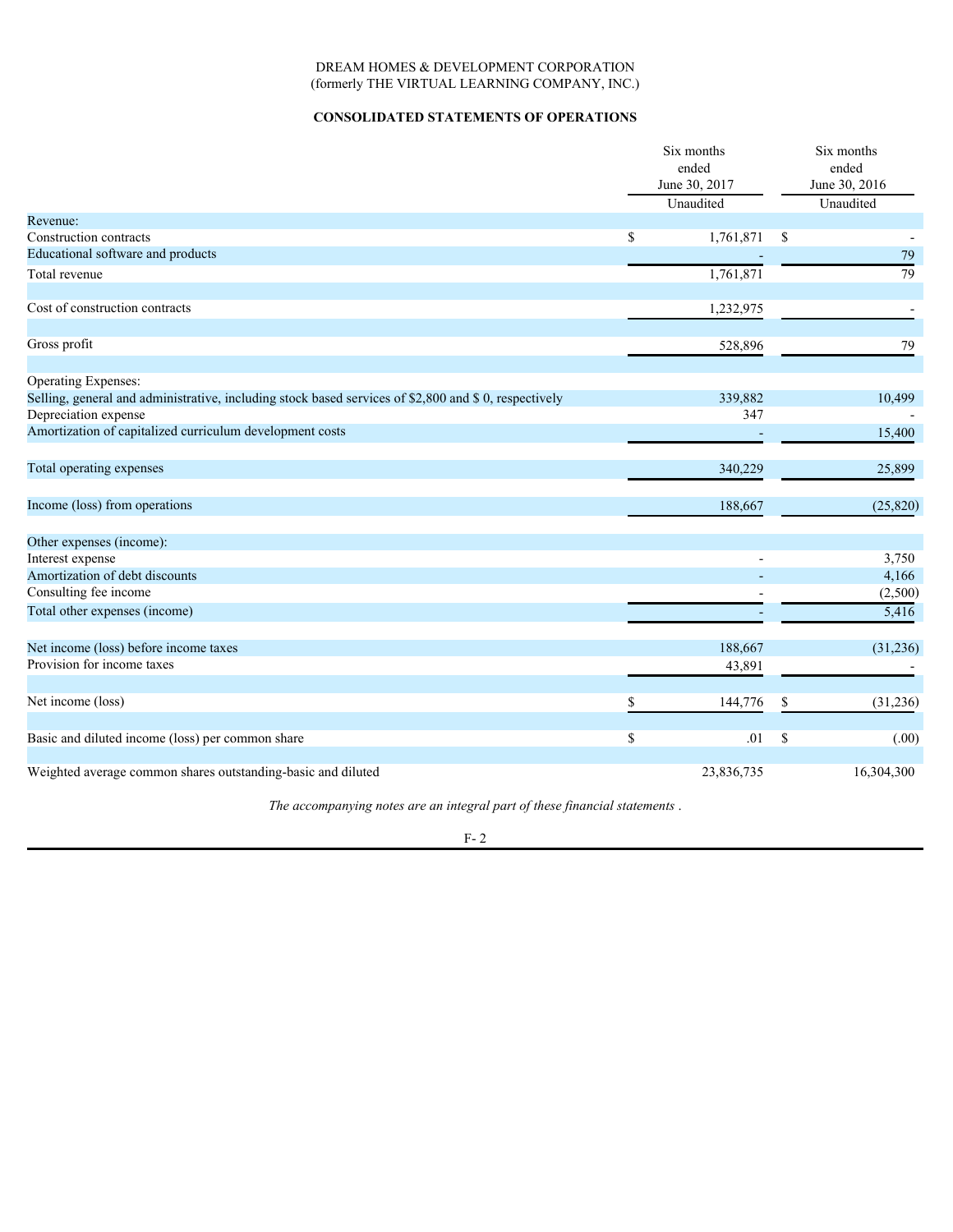# **CONSOLIDATED STATEMENTS OF OPERATIONS**

|                                                                                                    |    | Three months<br>ended<br>June 30, 2017<br>Unaudited |               | Three months<br>ended<br>June 30, 2016<br>Unaudited |
|----------------------------------------------------------------------------------------------------|----|-----------------------------------------------------|---------------|-----------------------------------------------------|
| Revenue:                                                                                           |    |                                                     |               |                                                     |
| Construction contracts                                                                             | \$ | 1,035,927 \$                                        |               |                                                     |
| Educational software and products                                                                  |    |                                                     |               | 12                                                  |
| Total revenue                                                                                      |    | 1,035,927                                           |               | 12                                                  |
| Cost of construction contracts                                                                     |    | 720,632                                             |               |                                                     |
| Gross profit                                                                                       |    | 315,295                                             |               | 12                                                  |
|                                                                                                    |    |                                                     |               |                                                     |
| Operating Expenses:                                                                                |    |                                                     |               |                                                     |
| Selling, general and administrative, including stock based services of \$ 0 and \$ 0, respectively |    | 182,178                                             |               | 6,858                                               |
| Depreciation expense                                                                               |    | 200                                                 |               |                                                     |
| Amortization of capitalized curriculum development costs                                           |    |                                                     |               | 7,700                                               |
| Total operating expenses                                                                           |    | 182,378                                             |               | 14,558                                              |
| Income (loss) from operations                                                                      |    | 132,917                                             |               | (14, 546)                                           |
| Other expenses (income):                                                                           |    |                                                     |               |                                                     |
| Interest expense                                                                                   |    |                                                     |               | 1,875                                               |
| Amortization of debt discounts                                                                     |    |                                                     |               | 1,666                                               |
| Total other expenses (income)                                                                      |    |                                                     |               | 3,541                                               |
| Net income (loss) before income taxes                                                              |    | 132,917                                             |               | (18,087)                                            |
| Provision for income taxes                                                                         |    | 43,182                                              |               |                                                     |
| Net income (loss)                                                                                  | S  | 89,735                                              | \$            | (18,087)                                            |
| Basic and diluted income (loss) per common share                                                   | \$ | 00.                                                 | <sup>\$</sup> | (.00)                                               |
| Weighted average common shares outstanding-basic and diluted                                       |    | 23,915,427                                          |               | 16,304,300                                          |
|                                                                                                    |    |                                                     |               |                                                     |

*The accompanying notes are an integral part of these financial statements* .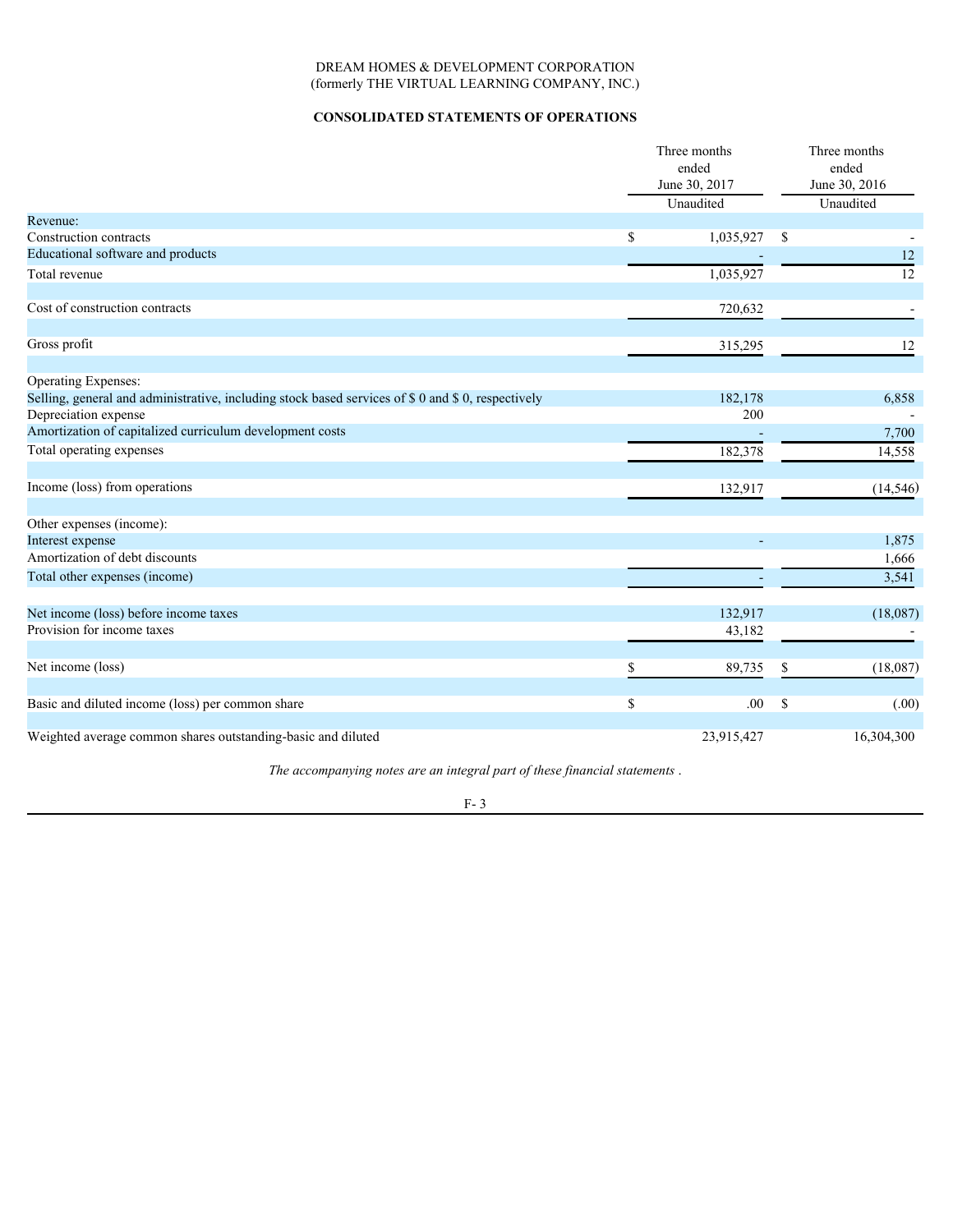# **CONSOLIDATED STATEMENTS OF CASH FLOWS**

|                                                                                                   |              | Six months<br>ended<br>June 30, 2017<br>Unaudited |               | Six months<br>ended<br>June 30, 2016<br>Unaudited |
|---------------------------------------------------------------------------------------------------|--------------|---------------------------------------------------|---------------|---------------------------------------------------|
| OPERATING ACTIVITIES                                                                              |              |                                                   |               |                                                   |
| Net income (loss)                                                                                 | \$           | 144,776 \$                                        |               | (31,236)                                          |
| Adjustments to reconcile net income (loss) to net cash provided (used) in operating activities:   |              |                                                   |               |                                                   |
| Amortization of capitalized curriculum development costs                                          |              |                                                   |               | 15,400                                            |
| Depreciation expense                                                                              |              | 347                                               |               |                                                   |
| Amortization of debt discounts                                                                    |              |                                                   |               | 4,166                                             |
| Issuance of common stock for investor relations services                                          |              | 2,800                                             |               |                                                   |
| Changes in operating assets and liabilities:                                                      |              |                                                   |               |                                                   |
| Accounts receivable                                                                               |              | (234, 936)                                        |               |                                                   |
| Costs in excess of billings and estimated earnings                                                |              | (31,761)                                          |               |                                                   |
| Accounts payable and accrued liabilities                                                          |              | 193,673                                           |               | 13,265                                            |
| Billings in excess of costs and estimated earnings                                                |              | 61,065                                            |               |                                                   |
| Accrued income taxes                                                                              |              | 43,891                                            |               |                                                   |
| Net cash provided in operating activities                                                         |              | 179,855                                           |               | 1,595                                             |
|                                                                                                   |              |                                                   |               |                                                   |
| <b>INVESTING ACTIVITIES</b>                                                                       |              |                                                   |               |                                                   |
| Purchase of office equipment and vehicles                                                         |              | (5,800)                                           |               |                                                   |
| Security deposit                                                                                  |              | (2,200)                                           |               |                                                   |
| Deposits and costs coincident to acquisition of land for development                              |              | (99,700)                                          |               |                                                   |
| Net cash (used) in investing activities                                                           |              | (107,700)                                         |               |                                                   |
|                                                                                                   |              |                                                   |               |                                                   |
| <b>FINANCING ACTIVITIES</b>                                                                       |              |                                                   |               |                                                   |
| Repayments of loans payable                                                                       |              |                                                   |               |                                                   |
|                                                                                                   |              |                                                   |               | (3,000)                                           |
| Net cash (used) by financing activities                                                           |              |                                                   |               | (3,000)                                           |
|                                                                                                   |              |                                                   |               |                                                   |
| NET INCREASE (DECREASE) IN CASH                                                                   |              | 72,155                                            |               | (1, 405)                                          |
|                                                                                                   |              |                                                   |               |                                                   |
| CASH BALANCE, BEGINNING OF PERIOD                                                                 |              | 266,709                                           |               | 2,298                                             |
|                                                                                                   |              |                                                   |               |                                                   |
| CASH BALANCE, END OF PERIOD                                                                       | S            | 338,864                                           | S             | 893                                               |
|                                                                                                   |              |                                                   |               |                                                   |
| Supplemental Disclosures of Cash Flow Information:                                                |              |                                                   |               |                                                   |
| Interest paid                                                                                     | $\mathbb{S}$ | $\blacksquare$                                    | - \$          |                                                   |
| Income taxes paid                                                                                 | $\mathbb{S}$ | $\overline{a}$                                    | $\mathcal{S}$ |                                                   |
|                                                                                                   |              |                                                   |               |                                                   |
| Non-Cash Investing and Financing Activities:                                                      |              |                                                   |               |                                                   |
| 71,429 restricted shares of common stock issued to Dream Homes, Ltd. for refundable deposit under |              |                                                   |               |                                                   |
| contract rights to develop land (see Notes 3 and 5)                                               | $\mathbb S$  | $10,000$ \$                                       |               |                                                   |
|                                                                                                   |              |                                                   |               |                                                   |

*The accompanying notes are an integral part of these financial statements* .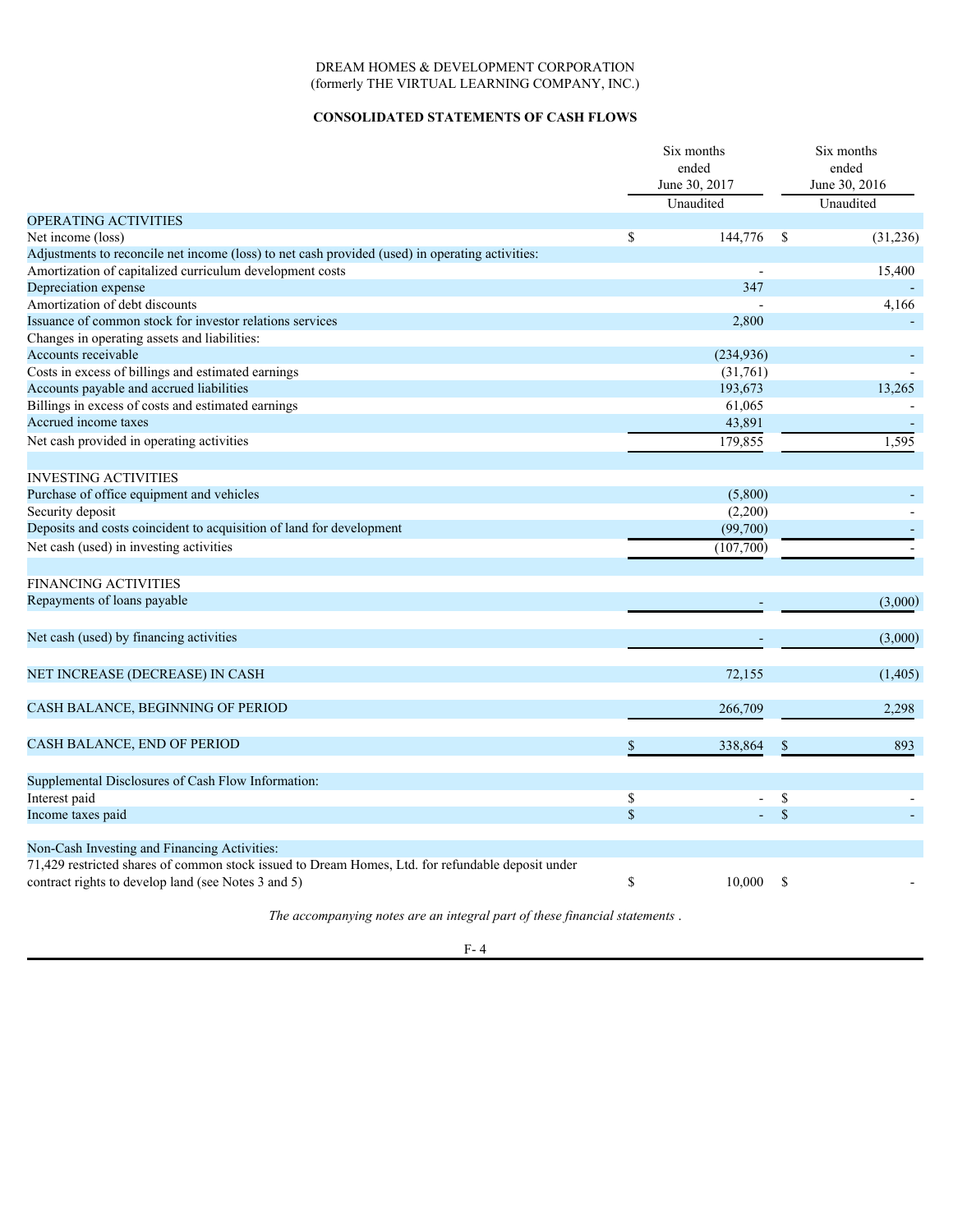#### **NOTES TO THE CONSOLIDATED FINANCIAL STATEMENTS**

Six Months Ended June 30, 2017 and 2016 (Unaudited)

#### **Note 1 - Significant Accounting Policies**

#### Nature of Operations

DREAM HOMES & DEVELOPMENT CORPORATION<br>
(formerly THE VIRTUAL LEARNING COMPANY, INC.)<br> **NOTES TO THE CONSOLIDATED FINANCIAL STATEMENTS**<br>
SEX Months Ended June 30, 2017 and 2016 (Unaudited)<br> **Neure of Operations**<br>
Dream Home Nevada corporation with 75,000,000 shares of capital stock authorized, of which 70,000,000 shares are common shares (\$.001 par value), and 5,000,000 shares are preferred shares (\$.001 par value). On March 14, 2017, Virtual Learning changed its name to Dream Homes & Development Corporation ("DHDC"). DHDC maintains a web site at www.dreamhomesltd.com as well as a blog, located at http://blog.dreamhomesltd.com. DRLAM HOMES & DEVELOPMENT CORPORATION<br>
(fermerly THE VIRTUAL LEARNING COMPANY, INC.)<br>
NOTE CONSTRANT STONE (DANCELATED FIRANCELATED FIRANCELATED STATE MINE (SURFACE STATE AND THE CONSTRANT STATE OF CONSTRANT STATE OF CONST

Virtual Learning was a subscription based software as a service ("SaaS") provider of education products operated by Virtual Learning's former chief executive officer who died in April 2016.

#### Newly Acquired Construction Business

On August 19, 2016, Virtual Learning acquired 4.5% of Dream Homes, Ltd. ("DHL"), 100% of Dream Building, LLC ("DBL") , a wholly owned subsidiary of exchange for the issuance of 2,225,000 shares of Virtual Learning common stock to DHL at an agreed price of \$.05 per common share.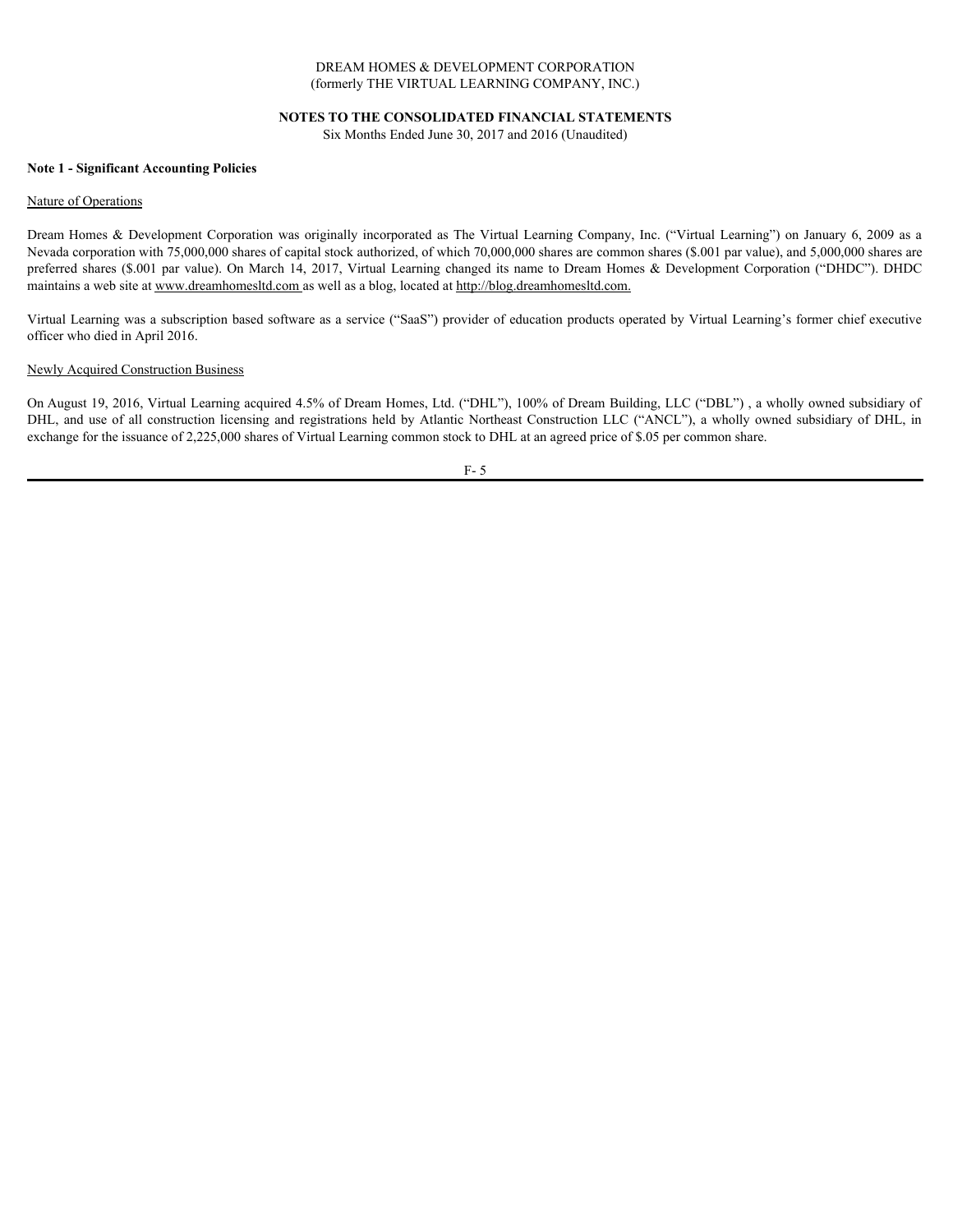Learning and DHL were entities under common control, the acquired assets were reflected by Virtual Learning at DHL's \$0 carrying amount on the date of transfer pursuant to Accounting Standards Codification ("ASC") 805-50-30-5.

The majority stockholder and chief executive officer of DHL is also the controlling stockholder and chief executive officer of Virtual Learning. As Virtual Learning and DHL vere entities under common control, the acquired From August 19, 2016 to August 23, 2016, Virtual Learning acquired the rights to complete 6 in process construction contracts of ANCL in exchange for the The majority stockholder and chief executive officer of DHL is also the controlling stockholder and chief executive officer of Virtual Learning. As Virtual<br>Learning and DHL were entities under common control, the acquired Learning and DHL were entities under common control, the acquired rights were reflected at DHL's \$0 carrying amount on the date of transfer pursuant to ASC 805-50-30-5.

## **Interim Financial Statements**

The accompanying unaudited financial statements have been prepared in accordance with accounting principles generally accepted in the United States of America and the rules and regulations of the United States Securities and Exchange Commission for interim financial information and with the instructions to Form 10-Q and Article 8 of Regulation S-X. Accordingly, they may not include all the information and footnotes necessary for a comprehensive presentation of financial position, results of operations or cash flows. It is management's opinion, however, that all material adjustments (consisting of normal recurring adjustments) have been made which are necessary for a fair financial statement presentation. The majority stockholder and chief executive officer of DHL is also the controlling stockholder and delife executive officer of Virtual Learning and DHL wave calculated provided and DHL wave constraints and DHL wave and D

The unaudited interim financial statements should be read in conjunction with the Company's Annual Report filed on Form 10-K for the year ended December 31, 2016, which contains the audited financial statements and notes thereto, together with Management's Discussion and Analysis of Financial Conditions and Results of Operations, for the year ended December 31, 2016. Operating results for the six months ended June 30, 2017 are not necessarily indicative of the results to be expected for the year ending December 31, 2017.

#### **Principles of Consolidation**

balances and transactions have been eliminated in consolidation.

#### **Property and Equipment**

Property and equipment is stated at cost less accumulated depreciation. Depreciation is provided using the straight-line method over an estimated useful life of five years. Repairs and maintenance costs are expensed as incurred, and renewals and betterments are capitalized.

$$
F-6
$$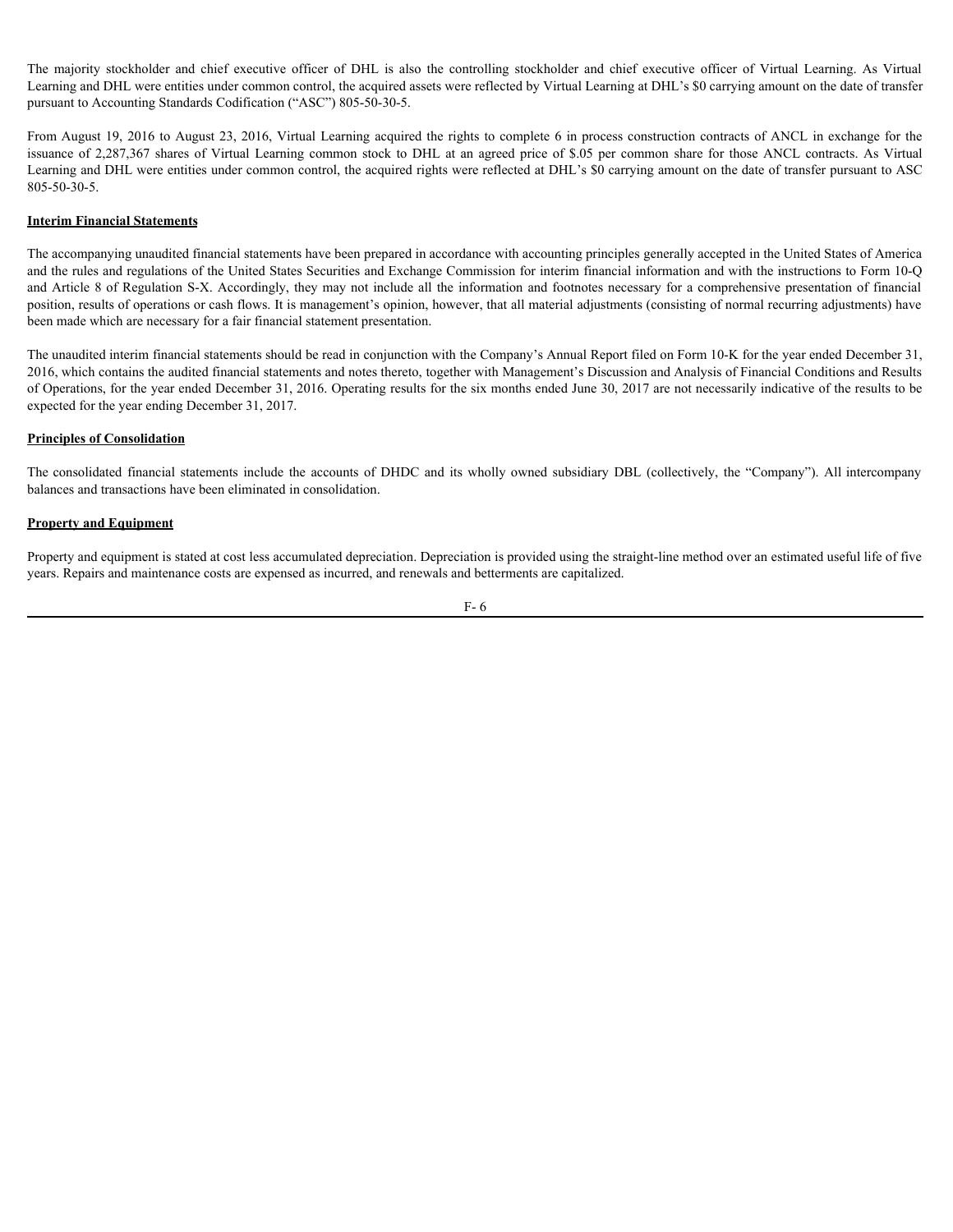# **Use of Estimates**

The preparation of financial statements in conformity with accounting principles .generally accepted in the United States of America requires management to make **Exercise of Estimates**<br>The preparation of financial statements in conformity with accounting principles .generally accepted in the United States of America requires management to make<br>estimates and assumptions that affect materially from these estimates. **The preparation of financial statements in conformity with accounting principles generally accepted in the United States of America requires management to make stimulates and assumptions that affect the amounts reported a** 

## **Fair Value of Financial Instruments**

participants on the measurement date. In determining fair value, GAAP establishes a three-level hierarchy used in measuring fair value, as follows:

● Level 1 inputs are quoted prices available for identical assets and liabilities in active markets.

● Level 2 inputs are observable for the asset or liability, either directly or indirectly, including quoted prices for similar assets and liabilities in active markets or other inputs that are observable or can be corroborated by observable market data.

● Level 3 inputs are less observable and reflect our own assumptions.

Our financial instruments consist of cash and cash equivalents, accounts receivable, accounts payable and accrued expenses and loans payable to related parties. The carrying amount of cash and cash equivalents, accounts receivable, accounts payable and accrued expenses, and loans payable to related parties approximates fair value because of their short maturities.

#### **Construction Contracts**

Revenue recognition:

The Company recognizes construction contract revenue using the percentage-of-completion method, based primarily on contract cost incurred to date compared to total estimated contract cost. Cost of revenue includes an allocation of depreciation, amortization and general overhead cost. Changes to total estimated contract cost or losses, if any, are recognized in the period in which they are determined.

The Company generally provides limited warranties for work performed under its construction contracts with periods typically extending for a limited duration following substantial completion of the Company's work on a project.

The Company classifies construction-related receivables and payables that may be settled in periods exceeding one year from the balance sheet date, if any, as current assets and liabilities consistent with the length of time of its project operating cycle. For example: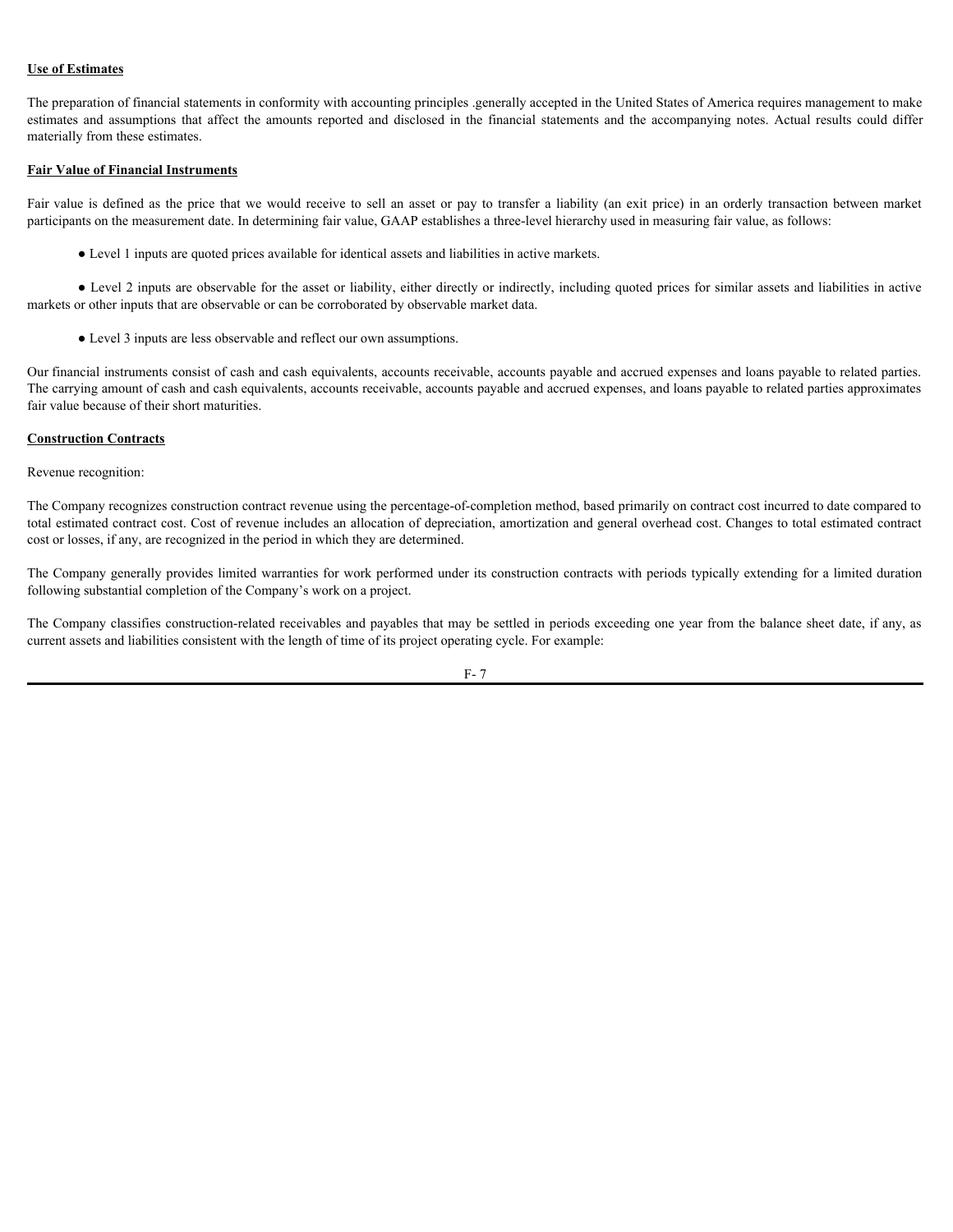- Costs and estimated earnings in excess of billings represent the excess of contract costs and profits (or contract revenue) over the amount of contract billings to date and are classified as a current asset.
- Billings in excess of costs and estimated earnings represent the excess of contract billings to date over the amount of contract costs and profits (or contract revenue) recognized to date and are classified as a current liability.

• Costs and estimated earnings in excess of billings represent the excess of contract costs and profits (or contract billings to date and are classified as a current asset.<br>• Billings in excess of costs and estimated earni • Costs and estimated earnings in excess of bilings represent the excess of contract costs and profits (or contract revenue) over the amount of contract billings to date and ame classified as a current asset.<br>• Billings in recorded cannot be billed currently due to the billing terms defined in the contract. Claims occur when there is a dispute regarding both a change in the scope of work and the price associated with that change. Unapproved change orders occur when there is a dispute regarding only the price associated with a change in scope of work. For both claims and unapproved change orders, the Company recognizes revenue, but not profit, when it is determined that recovery of incurred cost is probable and the amounts can be reliably estimated.

#### Change in Estimates:

The Company's estimates of contract revenue and cost are highly detailed and many factors change during a contract performance period that result in a change to contract profitability. These factors include, but are not limited to, differing site conditions: availability of skilled contract labor: performance of major material suppliers and subcontractors: on-going subcontractor negotiations and buyout provisions: unusual weather conditions: changes in the timing of scheduled work: change orders: accuracy of the original bid estimate: changes in estimated labor productivity and costs based on experience to date: achievement of incentive-based income targets: and the expected, or actual, resolution terms for claims. The factors that cause changes in estimates vary depending on the maturation of the project within its life cycle. For example, in the ramp-up phase, these factors typically consist of revisions in anticipated project costs and during the peak and close-out phases, these factors include the impact of change orders and claims as well as additional revisions in remaining anticipated project costs. Generally, if the contract is at an early stage of completion, the current period impact is smaller than if the same change in estimate is made to the contract at a later stage of completion. • Costs and entranted carrange in excess of bilings represent the excess of contract costs and profits (or contract revenue) over the invocant of contract the performance of the following in the cumulation of and calculate Material changes in estimates are disclosed in the notes to the consolidated financial statements.

# **Educational Software and Products**

As a result of the death of the Company's former Chief Executive Officer in April 2016 and the Company's change in focus to its construction business in August 2016, the subscription based learning service plans of our educational software and products business segment were suspended in 2016. Revenues of \$79 from this business segment in the six months ended June 30, 2016 represent revenues from Barnes and Noble's Nook and Amazon's Kindle from sale of a series of practice workbooks produced by the Company.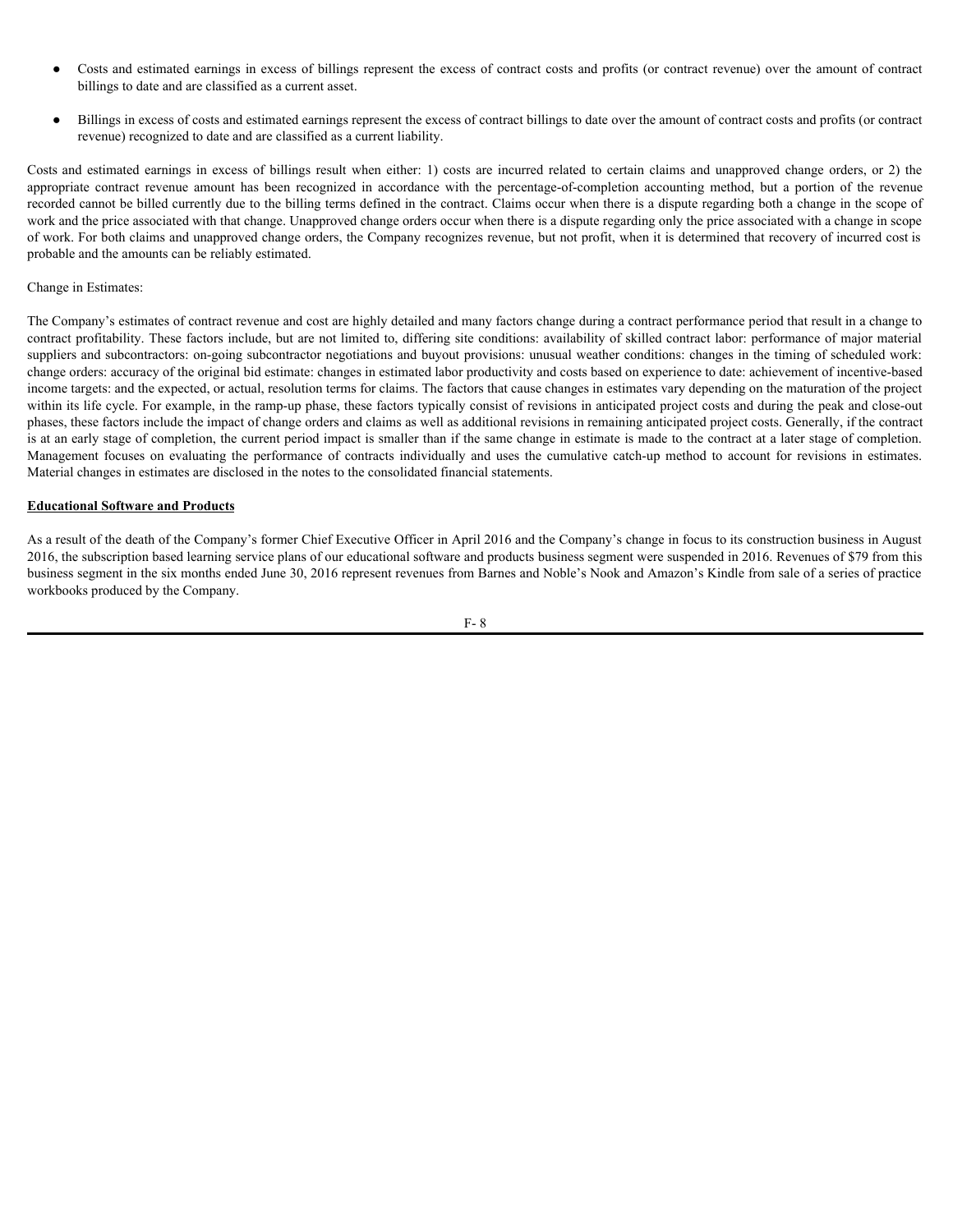## **Capitalized Curriculum Development Costs**

Capitalized curriculum development costs totaling \$154,000 were incurred through August 2012 (when the related courses became available for sale to customers). From September 1, 2012 to December 31, 2016, the costs were amortized on a straight line basis using a five year life. Due to the Company's change in focus to its construction business, the Company wrote off the remaining unamortized capitalized curriculum development costs of \$20,534 at December 31, 2016.

## **Income Taxes**

The Company accounts for income taxes using the asset and liability method. Deferred tax assets and liabilities are recognized for the future tax consequences attributable to differences between the carrying amounts of assets and liabilities for financial reporting purposes and the amounts used for income tax reporting **Capitalized Curriculum Development Costs**<br>Capitalized curriculum development costs totaling \$154,000 were incurred through August 2012 (when the related courses became available for sale to customers).<br>From September 1, differences are expected to be recovered or settled. The effect on deferred tax assets and liabilities of a change in tax rates is recognized in the provision for income **Capitalized Curriculum Development Costs**<br> **Capitalized eurriculum development eosts totaling \$154,000 were incurred through August 2012 (when the related courses became available for sale to eustionres).<br>
From September** allowance when realization of the assets is not reasonably assured.

The Company recognizes in its financial statements the impact of tax positions that meet a "more likely than not" threshold, based on the technical merits of the position. The tax benefits recognized from such a position are measured based on the largest benefit that has a greater than fifty percent likelihood of being realized upon ultimate settlement.

## **Net Income (Loss) Per Common Share**

Basic net income (basic net loss) per common share is calculated by dividing net income (loss) by the weighted average number of common shares outstanding during the period.

Diluted net income (loss) per common share is computed using the weighted average number of common shares outstanding and potentially dilutive securities outstanding during the period.

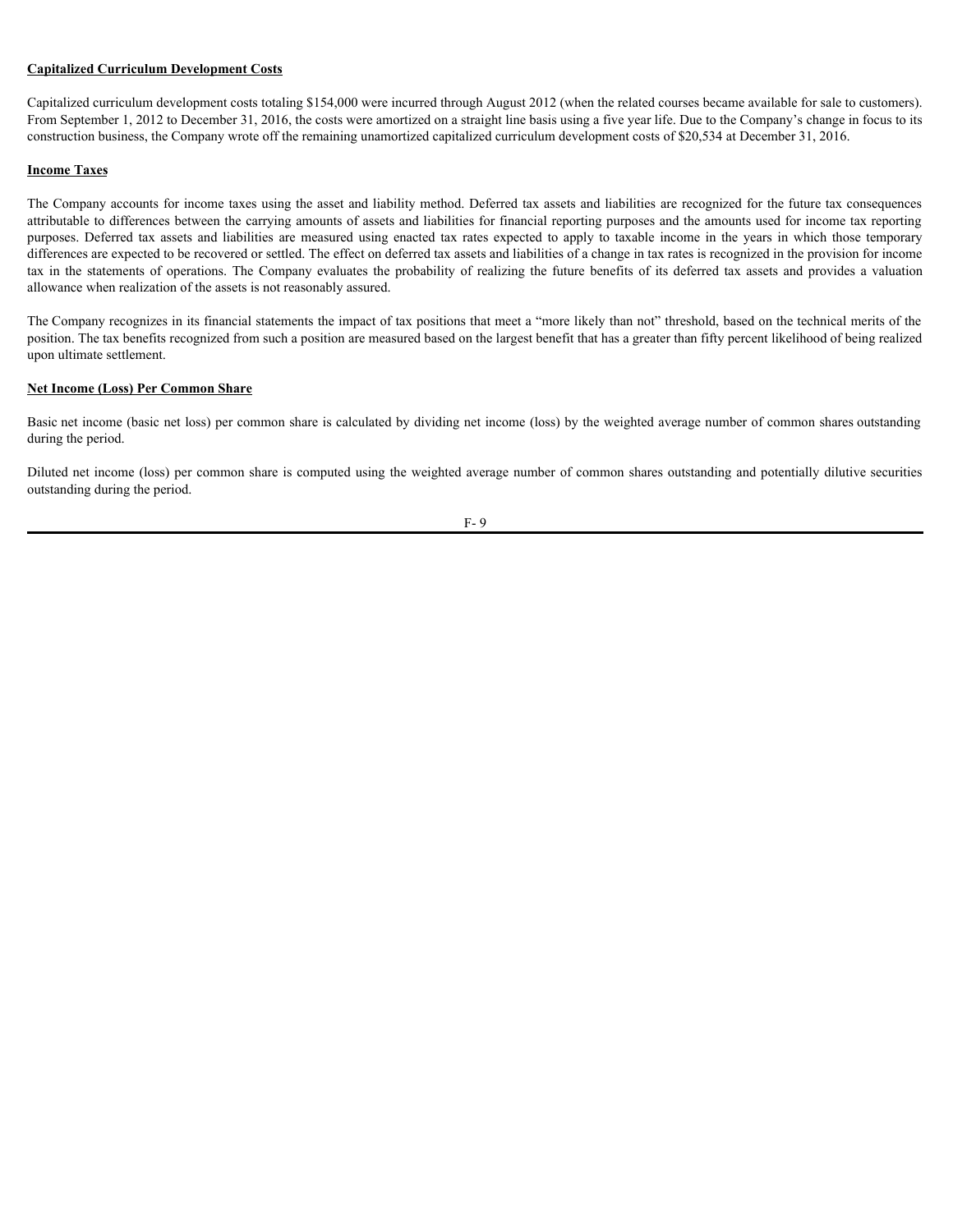## **Recent Accounting Pronouncements**

In May 2014, the Financial Accounting Standards Board ("FASB") issued Accounting Standards Update ("ASU") No. 2014-09, Revenue from Contracts with Recent Accounting Pronouncements<br>In May 2014, the Financial Accounting Standards Board ("FASB") issued Accounting Standards Update ("ASU") No. 2014-09, Revenue from Contracts with<br>Customers (Accounting Standards Codificati Recent Accounting Pronouncements<br>In May 2014, the Financial Accounting Standards Board ("FASB") issued Accounting Standards Update ("ASU") No. 2014-09, Revenue from Contracts with<br>Customers (Accounting Standards Codificati **Recent Accounting Pronouncements**<br>In May 2014, the Financial Accounting Standards Board ("FASB") issued Accounting Standards Update ("ASU") No. 2014-09, Revenue from Contracts with<br>Customers (Accounting Standards Codifica permitted by the FASB; however, in August 2015, the FASB issued ASU 2015-14, Revenue from Contracts with Customers (Topic 606): Deferral of the Effective Date after public comment respondents supported a proposal to delay the effective date of this ASU to annual reporting periods beginning after December 15, 2017, including interim reporting periods within that reporting period. We are currently evaluating the impact of this ASU on our financial position, results of operations and cash flows.

Certain other accounting pronouncements have been issued by the FASB and other standard setting organizations which are not yet effective and therefore have not yet been adopted by the Company. The impact on the Company's financial position and results of operations from adoption of these standards is not expected to be material.

#### **2 - Property and Equipment**

Property and equipment is summarized as follows:

|                                | June 30, 2017 |  | December 31, 2016        |  |  |
|--------------------------------|---------------|--|--------------------------|--|--|
|                                | (Unaudited)   |  |                          |  |  |
| Office equipment               | 4,115         |  | 4,115                    |  |  |
| Vehicles                       | 5,800         |  | $\overline{\phantom{0}}$ |  |  |
| Less: Accumulated depreciation | (4, 462)      |  | (4,115)                  |  |  |
|                                |               |  |                          |  |  |
| Property and Equipment- net    | 5,453         |  |                          |  |  |
|                                |               |  |                          |  |  |

Depreciation expense for the six months ended June 30, 2017 and 2016 was \$ 347 and \$-0-, respectively.

## **3-Deposits and Costs Coincident to Acquisition of Land for Development**

Deposits and costs coincident to acquisition of land for development are summarized as follows:

$$
F-10
$$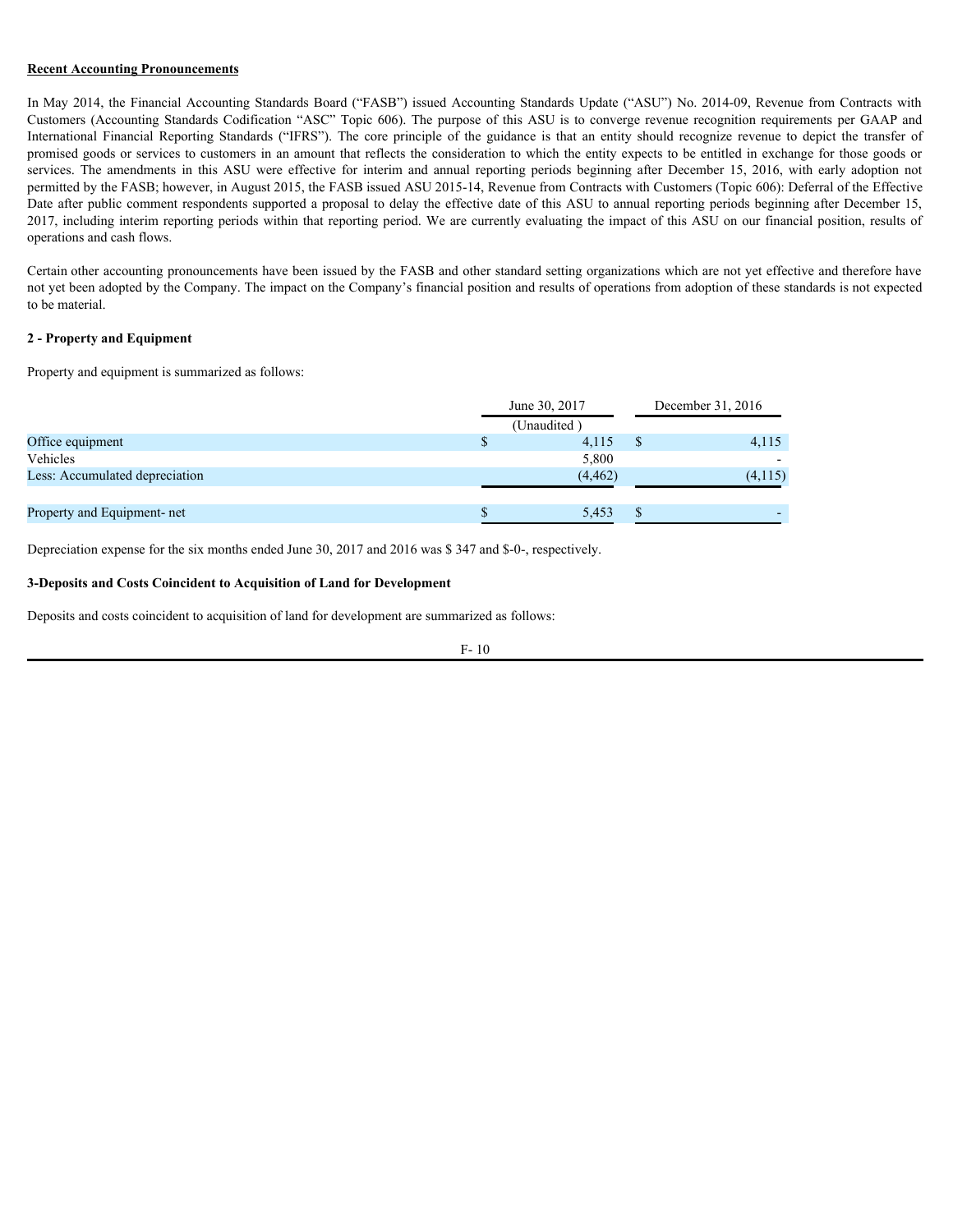|                                                       |             | June 30, 2017 |  | December 31, 2016   |  |  |  |
|-------------------------------------------------------|-------------|---------------|--|---------------------|--|--|--|
|                                                       |             | (Unaudited)   |  |                     |  |  |  |
| Lacey Township, New Jersey, Pines contract:           |             |               |  |                     |  |  |  |
| Deposit                                               | $\mathbf S$ | $10,000$ \$   |  | 10,000              |  |  |  |
| Cost to acquire contract                              |             | 10,000        |  | 10,000              |  |  |  |
| Site engineering, permits, and other costs            |             | 99,025        |  |                     |  |  |  |
| Total Lacey Township, New Jersey contract             |             | 119.025       |  | $\overline{20,000}$ |  |  |  |
|                                                       |             |               |  |                     |  |  |  |
| Berkeley Township, New Jersey, Tallwoods contract:    |             |               |  |                     |  |  |  |
| Deposit<br>Site engineering, permits, and other costs |             | 10,000<br>675 |  |                     |  |  |  |
|                                                       |             |               |  |                     |  |  |  |
| Total Berkeley Township, New Jersey contract          |             | 10,675        |  |                     |  |  |  |
| Total                                                 |             | 129,700 \$    |  | 20,000              |  |  |  |

## Lacey Township, New Jersey, "Dream Homes at the Pines", Contract

The Lacey Contract between DHL and the seller of the land was dated March 18, 2016 and provides for a \$1,000,000 purchase price with closing on or about 60 days after memorialization of final Development Approvals has been obtained. DHL paid the seller a \$10,000 refundable deposit in March 2016 pursuant to the Lacey Contract. In the event the transaction has not closed on at least a portion of the property within 24 months of the completion of the Due Diligence Period (as may be extended by two 6- month extensions), the seller has the option of terminating the contract. Notwithstanding this provision, the Company retains the right at all times to waive any remaining contingencies and proceed to close on the property.

At this time, the contract is in good standing and there is no risk of cancellation. As per the contract, the Company is required to close on this property no later than March 18, 2019, which date is inclusive of the 24 month development period, and 2 additional 6-month extensions.

Due diligence for the above property was completed as of May 17, 2016, and all costs were incurred by Dream Homes Ltd., which was in the contract for the property at the time. No additional costs for due diligence have been incurred by the Company, nor are any anticipated. The Company will incur all current costs associated with this property necessary to obtain all approvals, acquire the land, install the infrastructure and prepare the property to commence construction.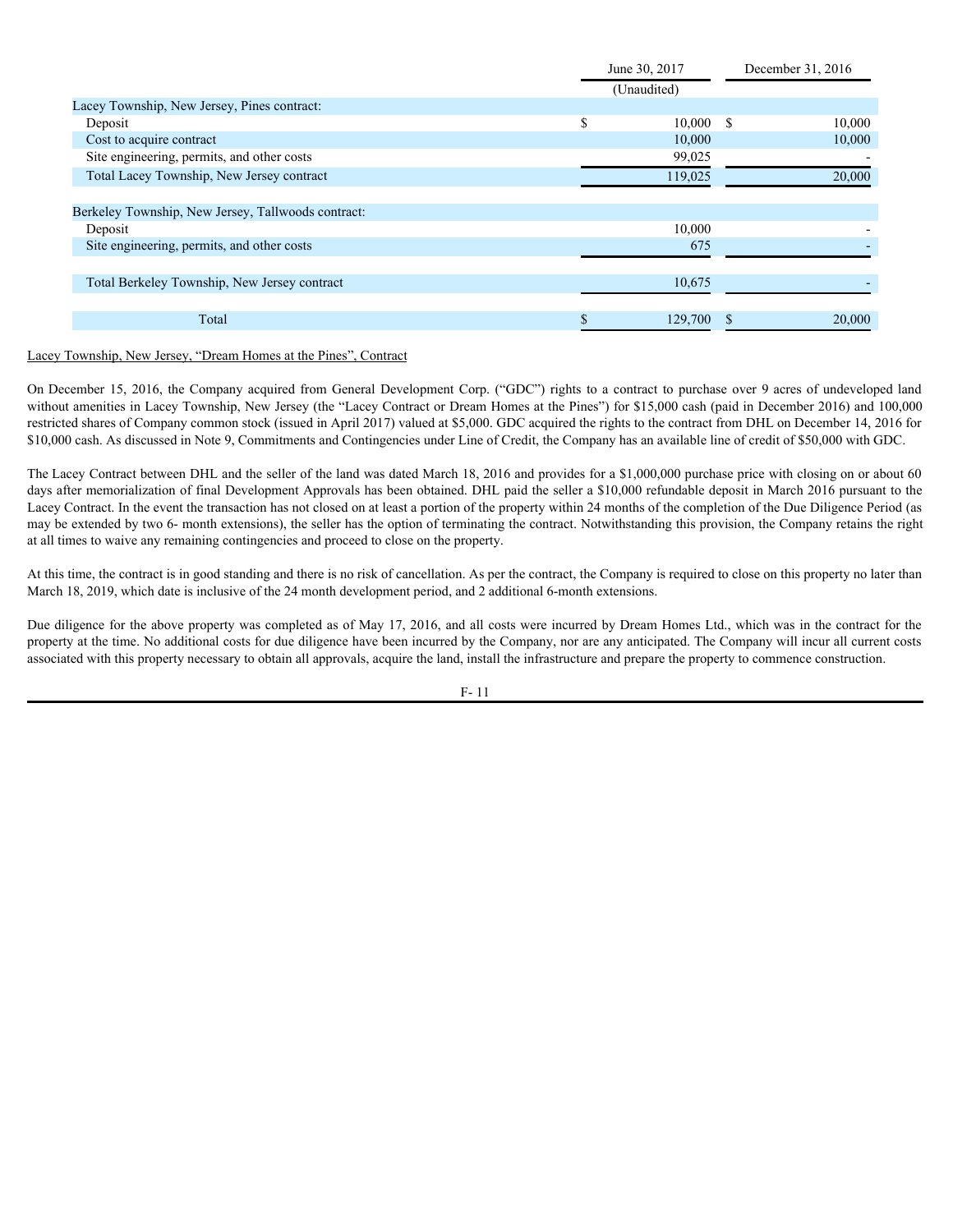In order to obtain all developmental approvals and be prepared to begin installing infrastructure, various permits and engineering work are required. These permits include but are not limited to township subdivision, county, municipal utility authority, CAFRA (NJ Department of Environmental Protection) and NJ Department of Transportation. To date, design engineering has been completed and a CAFRA application has been prepared and submitted to the environmental scientist, along with a check for \$36,750 payable to the NJ DEP. Application for this permit was made in April 2017.

It is anticipated that complete development approvals will cost approximately \$60,000 more to complete. In addition to these approval costs and acquisition costs, construction is approximately \$2,090,000 as of June 30, 2017.

In order to obtain all developmental approvals and be prepared to begin installing infrastructure, various permits and engineering work are required. These permits include but are not limited to township subdivision, count The Company may need to seek loans from banks to finance this project. As part of their financing agreements, the banks typically require Vincent Simonelli to personally guarantee these loans. If Mr. Simonelli cannot qualify as a guarantor and there is no one other than him in the Corporation to provide those guarantees, the financing of the deal may be adversely affected. The exact amount of funding required for this particular property is not clear at the present time but will be determined when full approvals have been obtained and the Company is prepared to take title to the property.

## Berkeley Township, New Jersey, "Dream Homes at Tallwoods", Contract

On March 1, 2017, the Company acquired from DHL rights to a contract to purchase over 7 acres of land in Berkeley Township, NJ (the "Tallwoods Contract or Dream Homes at Tallwoods") for 71,429 restricted shares of Company common stock (issued in April 2017). The Tallwoods Contract between DHL and the seller of the land was dated January 5, 2017 and provides for a \$700,000 purchase price with closing on or about 60 days after final development approvals have been obtained and memorialized. DHL paid the seller a refundable \$10,000 deposit in January 2017 pursuant to the Tallwoods contract.

The due diligence period associated with this property expired on March 4, 2017 and all costs associated with same were paid by Dream Homes Ltd. prior to the expiration date. The Company will incur no further costs related to the due diligence aspect of this purchase. The Company will incur all current and future costs associated with this property necessary to obtain all approvals, acquire the land and prepare the property to commence construction.

The land is currently improved with streets and all public utilities in place. As such, the necessary steps required to bring the property through the approval process involve primarily design engineering. Since the property is on an improved street, a major subdivision application will be filed with the township, which will create 13 conforming buildable lots from the existing single 7 acre parcel. Accordingly, the remaining costs will primarily involve engineering and approval costs, as opposed to costs associated with the installation of infrastructure.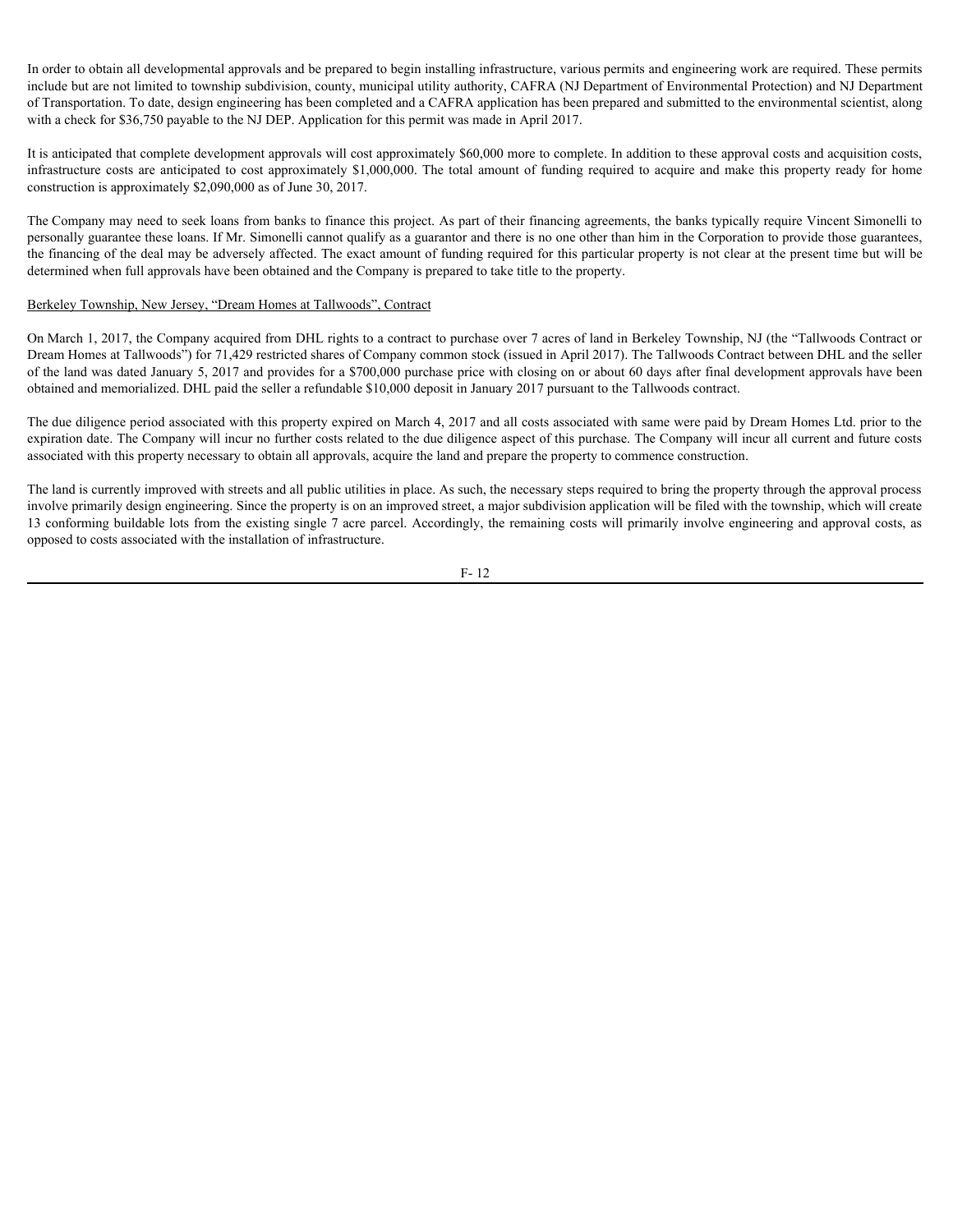At this time, the Company estimates that the total engineering and approval costs will be approximately \$40,000. The amount of money required to purchase the property is \$700,000 of which \$10,000 is currently on deposit.

extended by two 6-month extensions), the seller has the option of terminating the contract. Notwithstanding this provision, the Company retains the right at all times to waive any remaining contingencies and proceed to close on the property.

At this time, the Company estimates that the total engineering and approval costs will be approximately \$40,000. The amount of money required to purchase the<br>property is \$700,000 of which \$10,000 is currently on deposit.<br>I The Company may need to seek loans from banks to finance this project. As part of their financing agreements, the banks typically require Vincent Simonelli to personally guarantee these loans. If Mr. Simonelli cannot qualify as a guarantor and there is no one other than him in the Corporation to provide those guarantees, the financing of the deal may be adversely affected. The exact amount of funding required for this particular property is not clear at the present time but will be determined when full approvals have been obtained and the Company is prepared to take title to the property.

## **4-Loans Payable to Related Parties**

Loans payable to related parties is summarized as follows:

|                                          | June 30, 2017 |  | December 31, 2016 |  |
|------------------------------------------|---------------|--|-------------------|--|
|                                          | (Unaudited)   |  |                   |  |
| Loans payable to chief executive officer | 11,525        |  | 11,525            |  |
| Loans payable to GPIL (see Note 5)       | 3,118         |  | 3,118             |  |
| Loan payable to DHL                      | 100           |  | 100               |  |
| Total                                    | 14.743        |  | 14,743            |  |
|                                          |               |  |                   |  |

All the loans above are non-interest bearing and due on demand.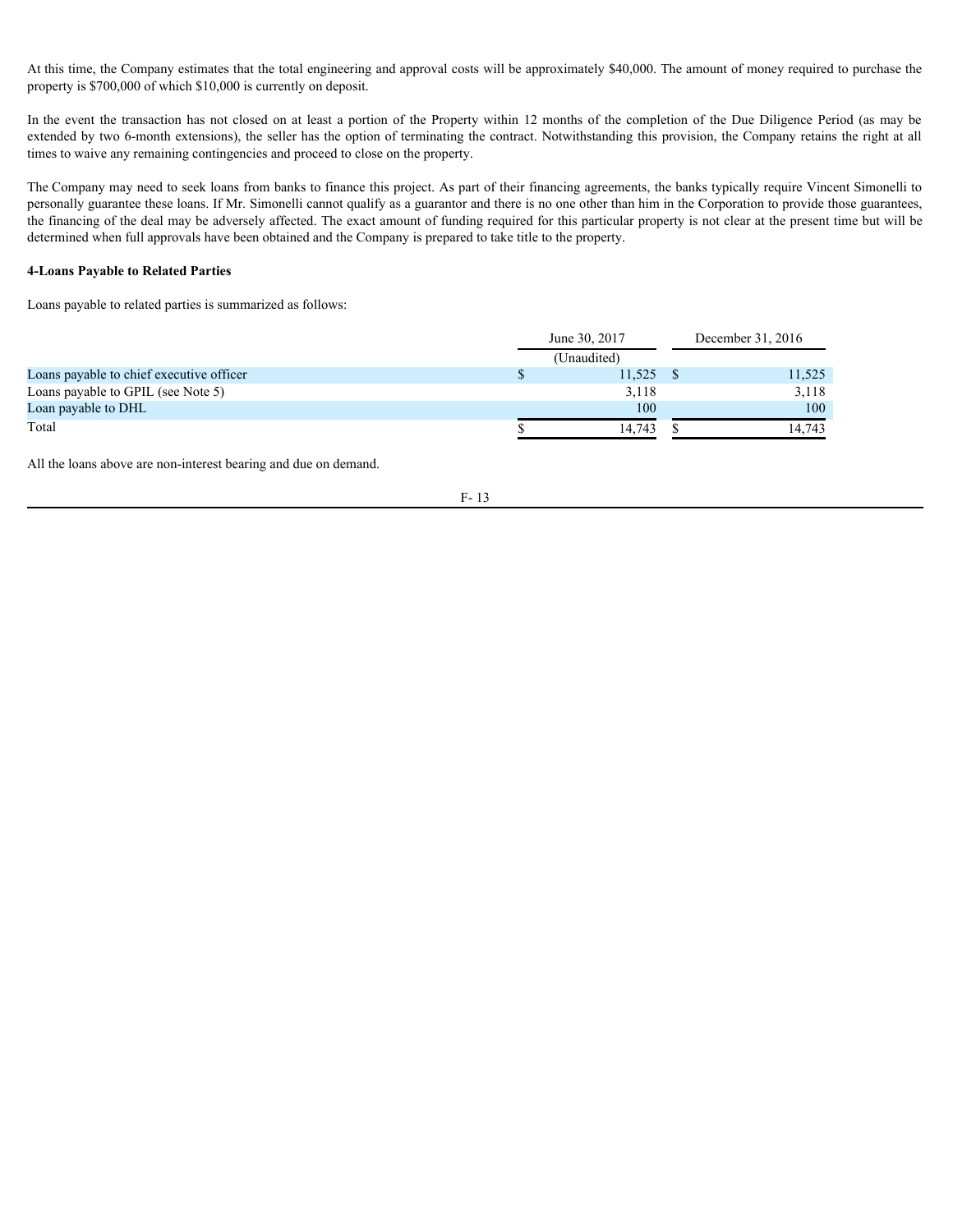#### **5 - Common Stock Issuances**

On August 18, 2016, DHDC issued 2,000,000 restricted shares of common stock to GPIL in satisfaction of \$20,000 loans payable (see Note 4).

On August 19, 2016 (see Note 1), DHDC issued 2,225,000 restricted shares of common stock to Dream Homes Ltd. for a 4.5% equity interest in Dream Homes Ltd. and certain other assets, at an agreed price of \$.05 per share.

From August 19, 2016 to August 23, 2016 (see Note 1), DHDC issued a total of 2,287,367 restricted shares of common stock to Dream Homes Ltd. for rights to complete 6 in process construction contracts of Atlantic Northeast Construction LLC, a wholly owned subsidiary of Dream Homes Ltd. at an agreed price of \$.05 per share.

On August 19, 2016, DHDC issued 250,000 restricted shares of common stock to Mr. Roger Fidler for legal services. The 250,000 shares were valued at \$2,500 (or \$.01 per share), which amount was expensed in the three months ended September 30, 2016.

On October 13, 2016, DHL assigned 100,000 restricted shares of Company common stock it held to a minority shareholder of DHL. This minority shareholder of DHL had contributed \$100,000 out of approximately \$500,000 in a private placement of common stock of DHL in 2010. In addition, this minority stockholder of DHL also received 275,000 restricted shares from DHL in 2011 for consulting services. Accordingly, the Company has not deemed it appropriate to measure stock-based compensation relating to the 100,000 shares assigned by DHL to its minority stockholder.

On October 21, 2016, DHDC issued 160,000 restricted shares of common stock to an individual for accounting services. The 160,000 restricted shares were valued at \$8,000 (or \$.05 per share), which amount was expensed in the three months ended December 31, 2016.

On December 29, 2016, DHDC issued a total of 326,857 restricted shares of common stock to convertible note holders for their notes and accrued interest totaling \$65,371.

On December 29, 2016, DHDC issued a total of 180,000 restricted shares of common stock (50,000 shares to the Company's chief executive officer, 50,000 shares to the Company's secretary, 10,000 shares each to our two outside directors, and a total of 60,000 shares to four other individuals, principally DHL employees, for services rendered. The 180,000 shares were valued at \$9,000 (Company officers and outside directors- \$6,000, DHL employees-\$3,000) (or \$.05 per share), which amount was expensed in the three months ended December 31, 2016.

On February 22, 2017, DHDC issued 56,000 restricted shares of common stock to Green Chip Investor Relations pursuant to an Investor Relations and Consulting Services Agreement (see Note 8). The 56,000 restricted shares were valued at \$2,800 (or \$.05 per share), which amount was expensed in the three months ended March 31, 2017.

$$
F-14
$$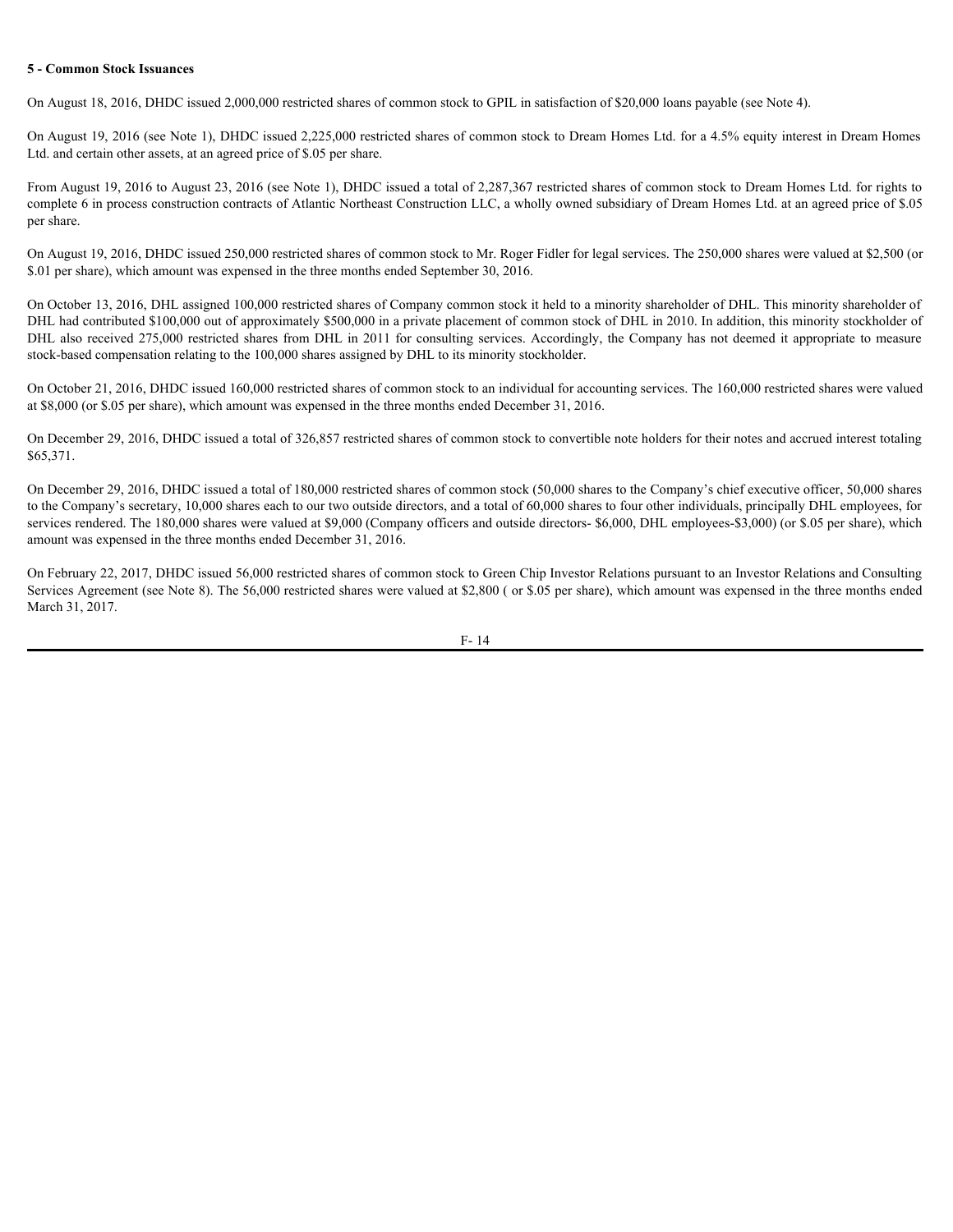On March 1, 2017, DHDC committed to issue 71,429 restricted shares of common stock (issued April 24, 2017) to DHL valued at \$10,000, representing the amount of the refundable deposit on land made by DHL to the Seller in Ja amount of the refundable deposit on land made by DHL to the Seller in January 2017 for the Berkeley Township New Jersey contract (see Note 3). On March 1, 2017, DHDC committed to issue 71,429 restricted shares of common stock (issued April 24, 2017) to DHL valued at \$10,000, representing the amount of the refundable deposit on land made by DHL to the Seller in Ja

## **6 – Income Taxes**

| On March 1, 2017, DHDC committed to issue 71,429 restricted shares of common stock (issued April 24, 2017) to DHL valued at \$10,000, representing the                                                                                            |              |                          |              |               |  |
|---------------------------------------------------------------------------------------------------------------------------------------------------------------------------------------------------------------------------------------------------|--------------|--------------------------|--------------|---------------|--|
| amount of the refundable deposit on land made by DHL to the Seller in January 2017 for the Berkeley Township New Jersey contract (see Note 3).                                                                                                    |              |                          |              |               |  |
|                                                                                                                                                                                                                                                   |              |                          |              |               |  |
| On March 14, 2017, DHL assigned 275,000 restricted shares of Company common stock it held to the same minority stockholder of DHL that it assigned 100,000<br>shares of Company common stock on October 13, 2016 (see sixth preceding paragraph). |              |                          |              |               |  |
| On April 26, 2017, DHDC issued 100,000 shares of restricted stock to General Development Corp. as payment of an assignment fee related to the 58 unit                                                                                             |              |                          |              |               |  |
| townhouse development in Lacey Township, NJ (see Note 3).                                                                                                                                                                                         |              |                          |              |               |  |
|                                                                                                                                                                                                                                                   |              |                          |              |               |  |
| 6 - Income Taxes                                                                                                                                                                                                                                  |              |                          |              |               |  |
| The provisions for (benefit from) income taxes differ from the amounts computed by applying the statutory United States Federal income tax rate of 35% to<br>income (loss) before income taxes.                                                   |              |                          |              |               |  |
|                                                                                                                                                                                                                                                   |              |                          |              |               |  |
| The sources of the differences follow:                                                                                                                                                                                                            |              |                          |              |               |  |
|                                                                                                                                                                                                                                                   |              | Six months               |              | Six months    |  |
|                                                                                                                                                                                                                                                   |              | ended                    |              | ended         |  |
|                                                                                                                                                                                                                                                   |              | June 30, 2017            |              | June 30, 2016 |  |
| Expected tax at 35%                                                                                                                                                                                                                               | $\mathbb{S}$ | 66,033                   | <sup>S</sup> | (10, 932)     |  |
| State income taxes, net of Federal benefit                                                                                                                                                                                                        |              | 7,974                    |              |               |  |
| Non-deductible stock-based compensation                                                                                                                                                                                                           |              | 980                      |              |               |  |
|                                                                                                                                                                                                                                                   |              | $\overline{\phantom{a}}$ |              | 1,458         |  |
| Non-deductible amortization of debt discounts                                                                                                                                                                                                     |              |                          |              |               |  |
| Non-deductible amortization of stock-based and contributed Capitalized Curriculum                                                                                                                                                                 |              |                          |              |               |  |
| <b>Development Costs</b>                                                                                                                                                                                                                          |              |                          |              | 5,390         |  |
| Provision for Federal income taxes at lower tax rates on taxable income                                                                                                                                                                           |              | (11, 781)                |              |               |  |
| Change in valuation allowance                                                                                                                                                                                                                     |              | (19,315)                 |              | 4,084         |  |
| Provision for (benefit from) income taxes                                                                                                                                                                                                         |              | 43,891                   | S.           |               |  |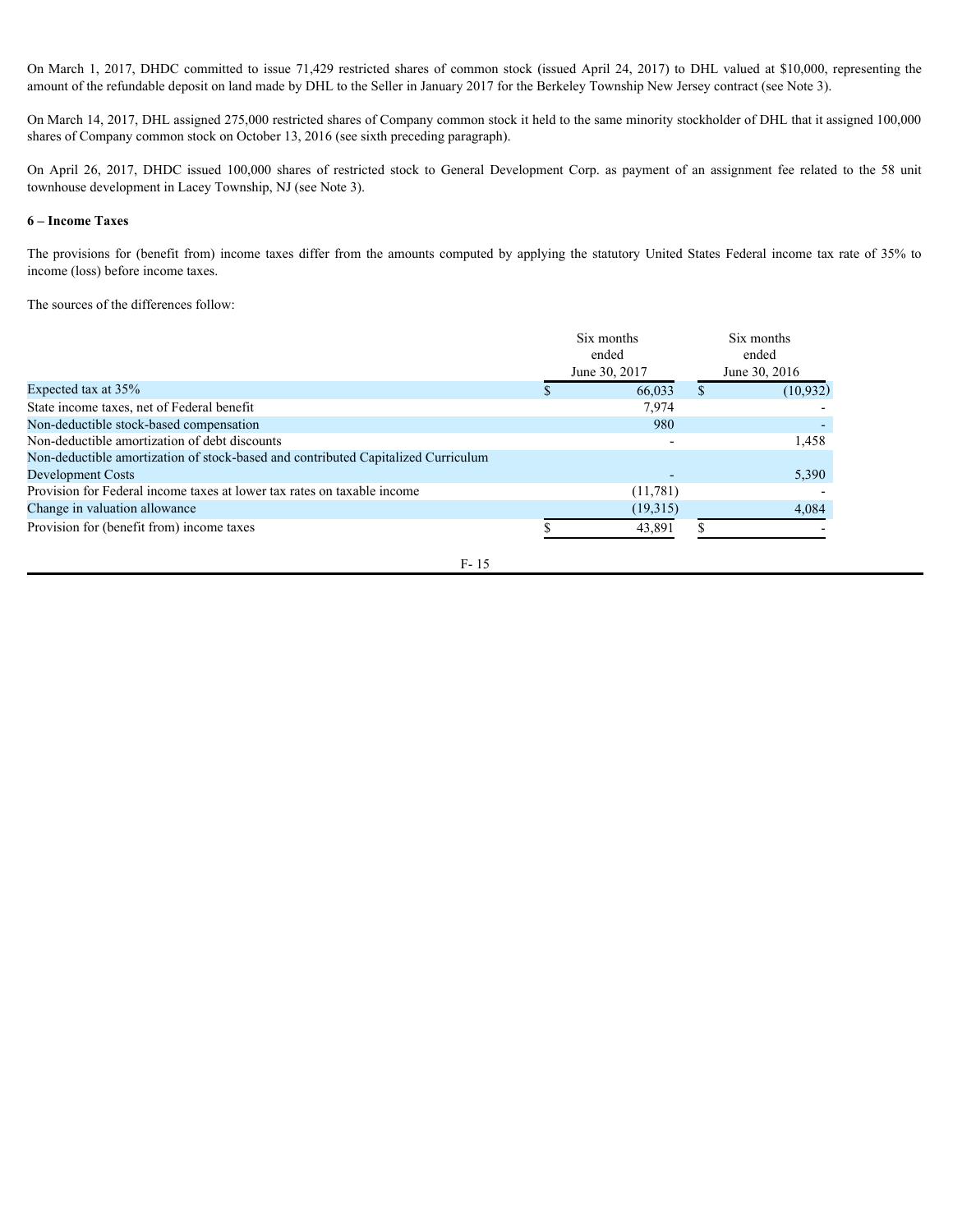The significant components of DHDC's deferred tax asset as of June 30, 2017 and December 31, 2016 are as follows:

|                                  | June 30, 2017 |                          |  | December 31, 2016        |  |
|----------------------------------|---------------|--------------------------|--|--------------------------|--|
|                                  | (Unaudited)   |                          |  |                          |  |
| Deferred tax assets:             |               |                          |  |                          |  |
| Net operating loss carry forward |               | $\overline{\phantom{a}}$ |  | 19,315                   |  |
| Valuation allowance              |               |                          |  | (19,315)                 |  |
| Net deferred tax asset           |               |                          |  | $\overline{\phantom{0}}$ |  |

Current United States income tax law limits the amount of loss available to be offset against future taxable income when a substantial change in ownership occurs. Therefore, the amount available to offset future taxable income may be limited. Since the Company as currently constituted did experience a change in ownership and control during the year ended December 31, 2016, usage of net operating loss carry forwards of \$ 118,389 available as of December 31, 2015 may be limited in years ending after December 31, 2016.

# **7- Business Segments**

The Company currently has one business segment which is residential construction. The residential construction segment is operated through DHDC's wholly owned subsidiary Dream Building, LLC (since August 19, 2016).

The educational software and products segment was operated through Virtual Learning and has been discontinued as of December 31, 2016.

Summarized financial information by business segment for the six months ended June 30, 2017 and 2016 follows:

|                                |               | Six months ended<br>March 31, |               |           |  |  |  |  |  |
|--------------------------------|---------------|-------------------------------|---------------|-----------|--|--|--|--|--|
|                                |               | 2017                          |               | 2016      |  |  |  |  |  |
| Revenue:                       |               |                               |               |           |  |  |  |  |  |
| Residential construction       | \$            | 1,761,871                     | \$            |           |  |  |  |  |  |
| Educational software and       |               |                               |               |           |  |  |  |  |  |
| Products                       |               | $\overline{\phantom{a}}$      |               | 79        |  |  |  |  |  |
| Total                          |               | 1,761,871                     |               | 79        |  |  |  |  |  |
|                                |               |                               |               |           |  |  |  |  |  |
| Income (loss) from operations: |               |                               |               |           |  |  |  |  |  |
| Residential construction       | <sup>\$</sup> | 313,548                       | <sup>\$</sup> |           |  |  |  |  |  |
| Educational software and       |               |                               |               |           |  |  |  |  |  |
| Products                       |               | $\overline{\phantom{a}}$      |               | (15,321)  |  |  |  |  |  |
| Corporate-                     |               | (124, 881)                    |               | (10, 499) |  |  |  |  |  |
| Total                          |               | 188,667                       |               | (25, 820) |  |  |  |  |  |
|                                | $F-16$        |                               |               |           |  |  |  |  |  |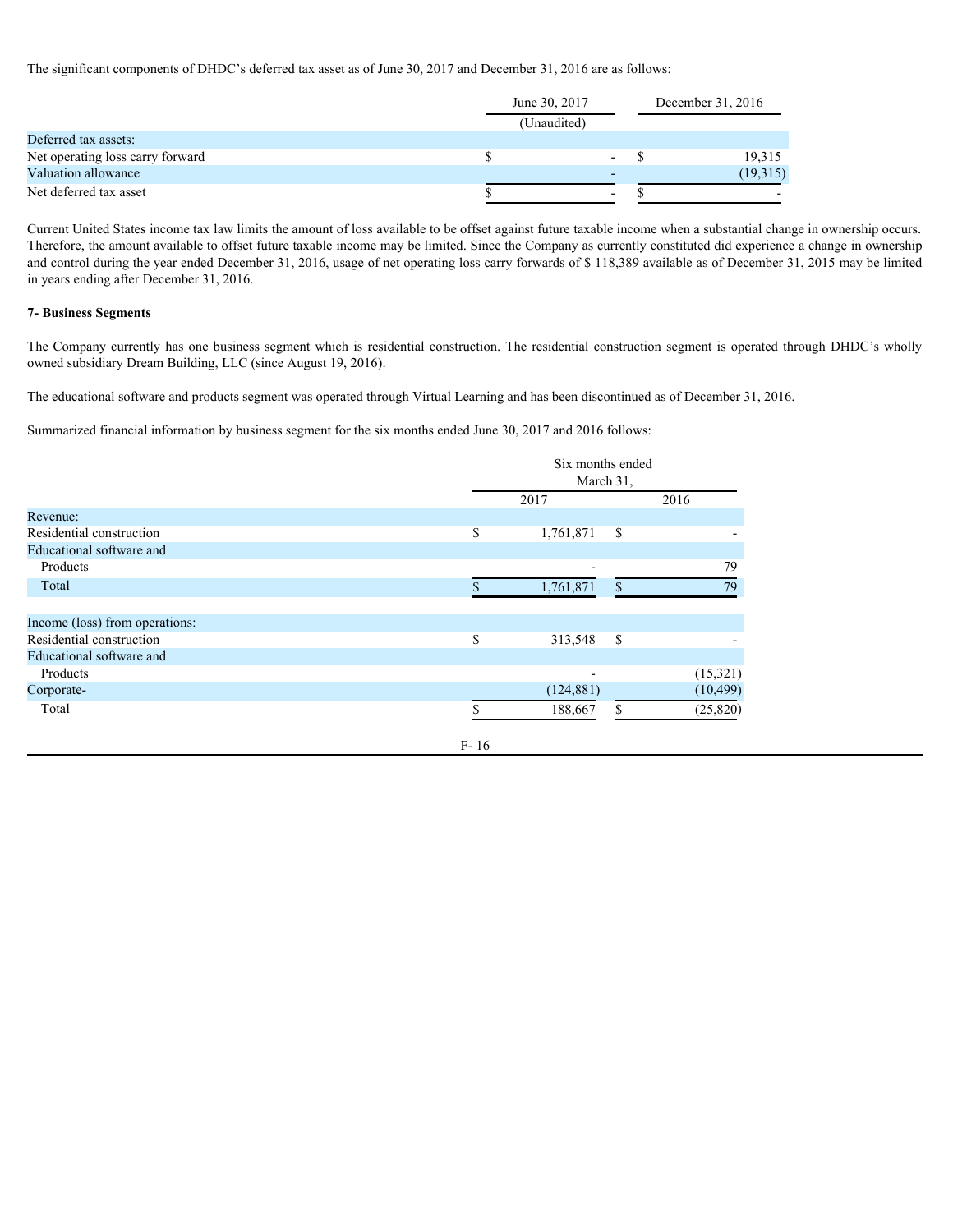#### Identifiable assets:

|                                   | June 30, 2017 |  | December 31, 2016 |  |
|-----------------------------------|---------------|--|-------------------|--|
|                                   | (Unaudited)   |  |                   |  |
| Residential construction          | 897,015       |  | 423,966           |  |
| Educational software and products |               |  |                   |  |
| Corporate                         | 19,257        |  | 36,101            |  |
| Total                             | 916,272       |  | 460,067           |  |
|                                   |               |  |                   |  |

All revenue relating to the residential construction segment was derived from construction

contracts involving homeowner customers located in the State of New Jersey. These contracts primarily involve specialized construction related to compromised home foundations and related issues caused by damage from Super Storm Sandy, as well as the demolition of existing homes in order to build new homes.

#### **8- Commitments and Contingencies**

#### Construction Contracts

As of June 30, 2017, Dream Building, LLC is committed under 22 construction contracts outstanding with home owners with contract prices totaling \$3,512,001, which are being fulfilled in the ordinary course of business. None of these construction projects are expected to take significantly in excess of one year to complete from commencement of construction. The Company has no significant commitments with material suppliers or subcontractors that involve any sums of substance or, of long term duration at the date of issuance of these financial statements.

#### Employment Agreements

On April 28, 2017, DHDC executed an Employment Agreement with its newly appointed Vice President of Business Development. The term of the agreement is from April 28, 2017 to December 31, 2020 and is renewable thereafter at 1 year intervals based on certain sales targets. The agreement provides for commission based compensation based on delivering signed contracts for elevation, renovation or new home projects. There is no fixed salary or draw associated with this Agreement and compensation is only earned based on sales. For the three months ended June 30, 2017, sales commissions expense pursuant to the agreement were \$9,295. Stock-based compensation chargeable to Company operations for the first 5,000 restricted shares granted will occur commencing July 2017.

On May 8, 2017, DHDC executed an Employment Agreement with its newly appointed Sales Manager. The term of the agreement is from May 8, 2017 to May 8, 2019 and is renewable thereafter at 1 year intervals based on certain sales targets. The agreement provides for commission based compensation based on delivering signed contracts for elevation, renovation or new home projects. There is no fixed salary or draw associated with this Agreement and compensation is only earned based on sales. For the three months ended June 30, 2017, sales commissions expense pursuant to the agreement was \$ 0.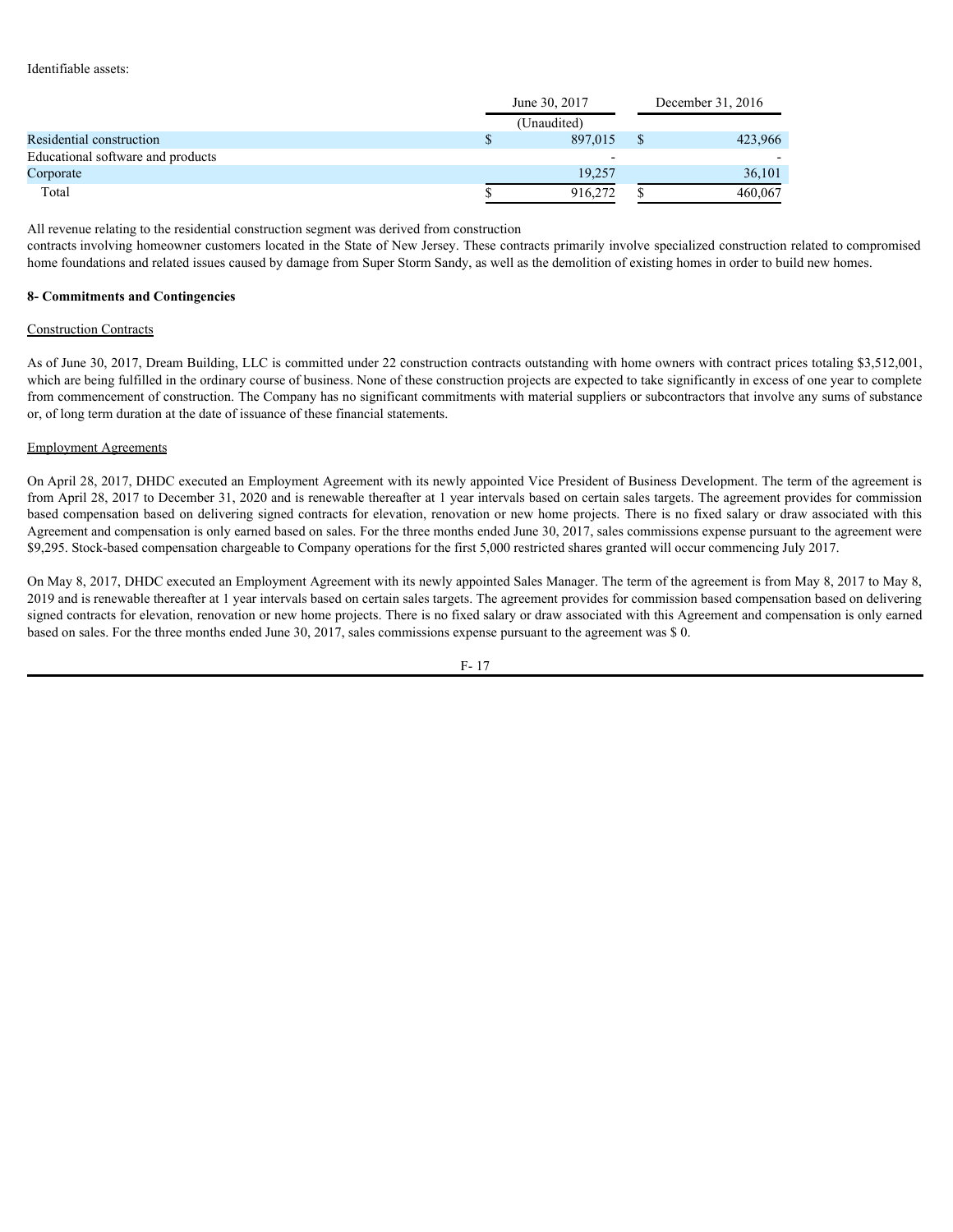### Lease Agreement

On June 20, 2017, DHDC executed a lease for a Modular Design and Kitchen/Bath showroom, office and storage space located at 2109 Bridge Avenue, Point Pleasant, New Jersey. The term of the Lease is five years from June 20, 2017 to June 20, 2022 with two (2) five (5) year options to renew. The Lease provides for Lease Agreement<br>On June 20, 2017, DHDC executed a lease for a Modular Design and Kitchen/Bath showroom, office and storage space located at 2109 Bridge Avenue, Point<br>Pleasant, New Jersey. The term of the Lease is five year monthly rent increases to \$2,200 per month. Assuming DHDC is current in all rent and other charges, DHDC has the option to cancel the Lease with 90 days written notice to Landlord. Lesse. Agreement<br>Thesen, New 2013, D11 DHDC creamed a lesse for a Mohlar Design and Kirken-Beh deservices in the seri person between New Julie and Theorem (New York and New York and New York and New York and New York and

# Investor Relations Agreement

On February 10, 2017, the Company entered into an Investor Relations and Consulting Services Agreement with an investor relations firm. The agreement has a term expiring August 31, 2017 and provides for issuance of 56,000 restricted shares of common stock to the investor relations firm (stock issued on February 22, 2017) and \$2,000 per month fees to be paid to the investor relations firm commencing March 2017.

#### Line of Credit

On September 15, 2016, DHDC established a \$50,000 line of credit with General Development Corp., a non-bank lender. Advances under the line bear interest at a rate of 12% payable monthly and the outstanding principal is due and payable in 60 months. The line is secured by the personal guarantee of the Company's Chief Executive Officer. The agreement to fund automatically renews on a yearly basis as long as interest payments are current. To date, the Company has not received any advances under the line of credit.

#### **9. Related Party Transactions**

#### Dream Homes Ltd. Allocated Payroll

administrative expenses include \$ 217,948 incurred for the Company's estimated share of DHL's gross payroll and payroll taxes for that period.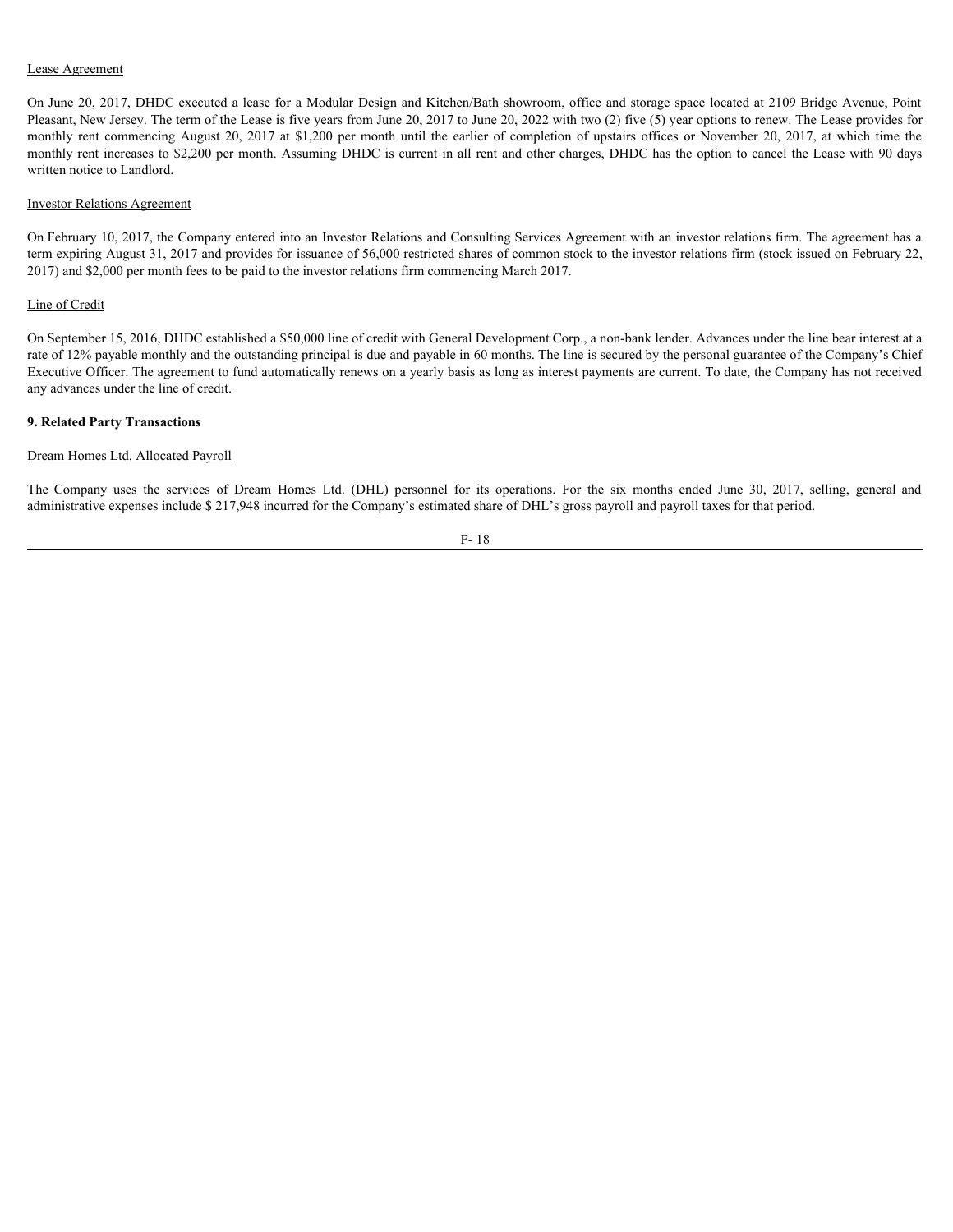## Office Space

The Company has occupied office space located in Forked River, New Jersey which is owned by an affiliated company. Commencing April 2017, the Company has paid DHL monthly rent of \$2,000 (\$6,000 total for the three months ended June 30, 2017) for this office space.

The Company has occupied under a lease entered into by DHL satellite office space at 2818 Bridge Avenue in Point Pleasant, New Jersey since August 2016 with a monthly rent of \$850 commencing April 2017. For a 4 month period from April through July 2017, the Company sub-leased office space to Glen Kelly Real Estate for \$550 per month. At the expiration of the lease term in October 2017, the Company will vacate this office space and occupy the new Modular Design and Kitchen/Bath showroom and office which is more thoroughly described in Note 8 under Lease Agreement.

## **10- Subsequent Events**

vehicles owned by DHL. The transaction will be reflected in July 2017 at the \$6,000 net carrying value of the assets on DHL's books at July 12, 2017.

Office Space<br>The Company has occupied office space located in Forked River, New Jersey which is owned by an affiliated company. Commencing April 2017, the Company<br>has paid DHI. monthly rent of \$2,000 (86,000 total for the On July 12, 2017, DHDC issued 750,000 stock warrants to various members of Dream Homes & Development Corporation's executive team (including 500,000 to the Company's Chief Executive Officer, 100,000 to the Company's Secretary, and a total of 60,000 to the Company's two other directors and 50,000 to a nonexecutive DHL project manager employee). These Warrants entitle the holder to purchase shares of Dream Homes & Development Corporation at \$0.30 per share through July 20, 2020. These warrants vest to the Holder on a semi-annual basis over a 36-month period contingent upon Holder's continued association with the Company. The \$407,850 total fair value (calculated using the Black Scholes option pricing model and the following assumptions: (1) stock price of \$0.60, (2) exercise price of \$0.30, (3) dividend yield of 0%, (4) risk-free interest rate of 1.53%, (5) expected volatility of 171%, and (6) term of 3 years) of the 750,000 warrants will be expensed evenly over the 3 years requisite service period of the individuals that were granted these warrants commencing in July 2017. **Office Space**<br>The Company has occupied office space located in Forbod River. New Jenery which is evend by an affiliated company. Commencing April 2017, the Company<br>Interference with S2, 2016 (MoV for the distribution tha

Included within the 750,000 warrants described in the preceding paragraph are 20,000 warrants issued to the Company's Vice President of Business Development preceding paragraph are 20,000 warrants issued to the Company's Sales Manager that are not covered by the Employment Agreement dated May 8, 2017 described in Note 8.

$$
F-19
$$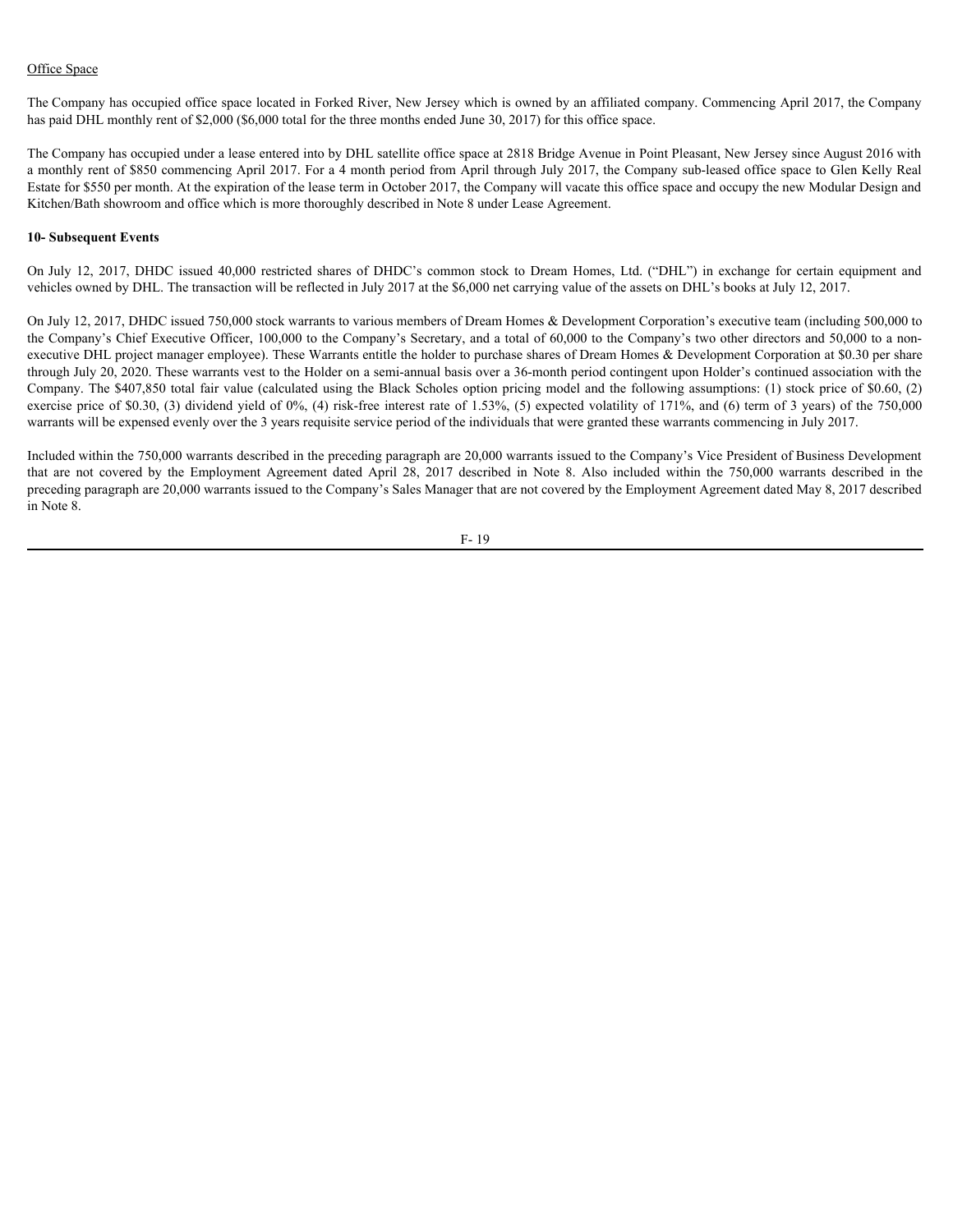#### **ITEM 2. Management's Discussion and Analysis of Financial Condition and Results of Operations.**

**Management's Discussion and Analysis of Financial Condition and Results of Operations.**<br>This Quarterly Report on Form 10-Q and other written reports and oral statements made from time to time by the Company may contain so "forward-looking statements," all of which are subject to risks and uncertainties. One can identify these forward-looking statements by their use of words such as TTEM 2. Management's Discussion and Analysis of Financial Condition and Results of Operations.<br>
This Quarterly Report on Form 10-Q and other written reports and oral statements made from time to time by the Company may con comparable terminology. One can identify them by the fact that they do not relate strictly to historical or current facts. These statements are likely to address the Company's growth strategy, financial results and product and development programs. One must carefully consider any such statement and should understand that many factors could cause actual results to differ from the Company's forward-looking statements. These factors include inaccurate assumptions and a broad variety of other risks and uncertainties, including some that are known and some that are not. No forward-looking statement can be guaranteed and actual future results may vary materially. The Company does not assume the obligation to update any forward-looking statement. One should carefully evaluate such statements in light of factors described in the Company's filings with the SEC, especially the Company's Annual Report on Form 10-K and the Company's Quarterly Reports on Form 10-Q. In various filings the Company has identified important factors that could cause actual results to differ from expected or historic results. One should understand that it is not possible to predict or identify all such factors. Consequently, the reader should not consider any such list to be a complete list of all potential risks or uncertainties. TIFM 2. Management's Discussion and Analysis of Financial Condition and Results of Operations.<br>
This Quatterly Report on Form 10-Q and other witten reports and can also from the subscription-based both associations of the

#### **Use of Terms**

The following discussion analyzes our financial condition and results of operations for the six months ended June 30, 2017 and 2016. Unless the context indicates or suggests otherwise, reference to "we", "our", "us" and the "Company" in this section refers to the operations of Dream Homes & Development Corporation (DHDC),

## **PLAN OF OPERATION**

#### **Overview Overview** *Overview*

Dream Homes & Development Corporation (DHDC) was originally formed as a Nevada corporation on January 6, 2009, under the name of The Virtual Learning software and video educational materials on CD and DVD formatted disks and in a textbook ePub format.

Due to the Company's change in focus to its construction business, the Company wrote off the remaining unamortized capitalized curriculum development costs of \$20,534 at December 31, 2016.

Management recognized that the effects of Super Storm Sandy, which occurred on 10/29/12 would be far reaching and cause an almost unlimited demand for construction services, as well as specific construction information. Due to the damage caused by the storm, as well as the material changes in the FEMA flood maps which now require over 30,000 homeowners along the New Jersey coastline to elevate their homes, management feels that focusing on the construction field will continue to provide a stable revenue stream for the company. Use of Terms<br>The bilowing discussion analyzes our funnoial condition and centure of the six continues for the six months continues of Dark Hindeles Schemes Consent indicenses<br>an expected accretic reference to "we", "out".

As such, Dream Homes and Development Corporation as well Dream Building LLC, which operates as a wholly owned subsidiary of Dream, will continue to pursue opportunities in the construction and real estate field, specifically in new home construction, home elevations and renovations.

In addition to the existing elevation, renovation and new home projects currently in process, Dream Building LLC has also estimated an additional \$5,300,000 worth of residential construction projects and currently has over 200 active prospects to its data base. All of these prospects are prime candidates for educational videos and short books on specific construction and rebuilding topics, as well as candidates for rebuilding projects to be built under the Dream Building LLC division.

estimated to have a market value of \$3,400,000,000. The company anticipates being able to efficiently address 5% - 10% of this market.

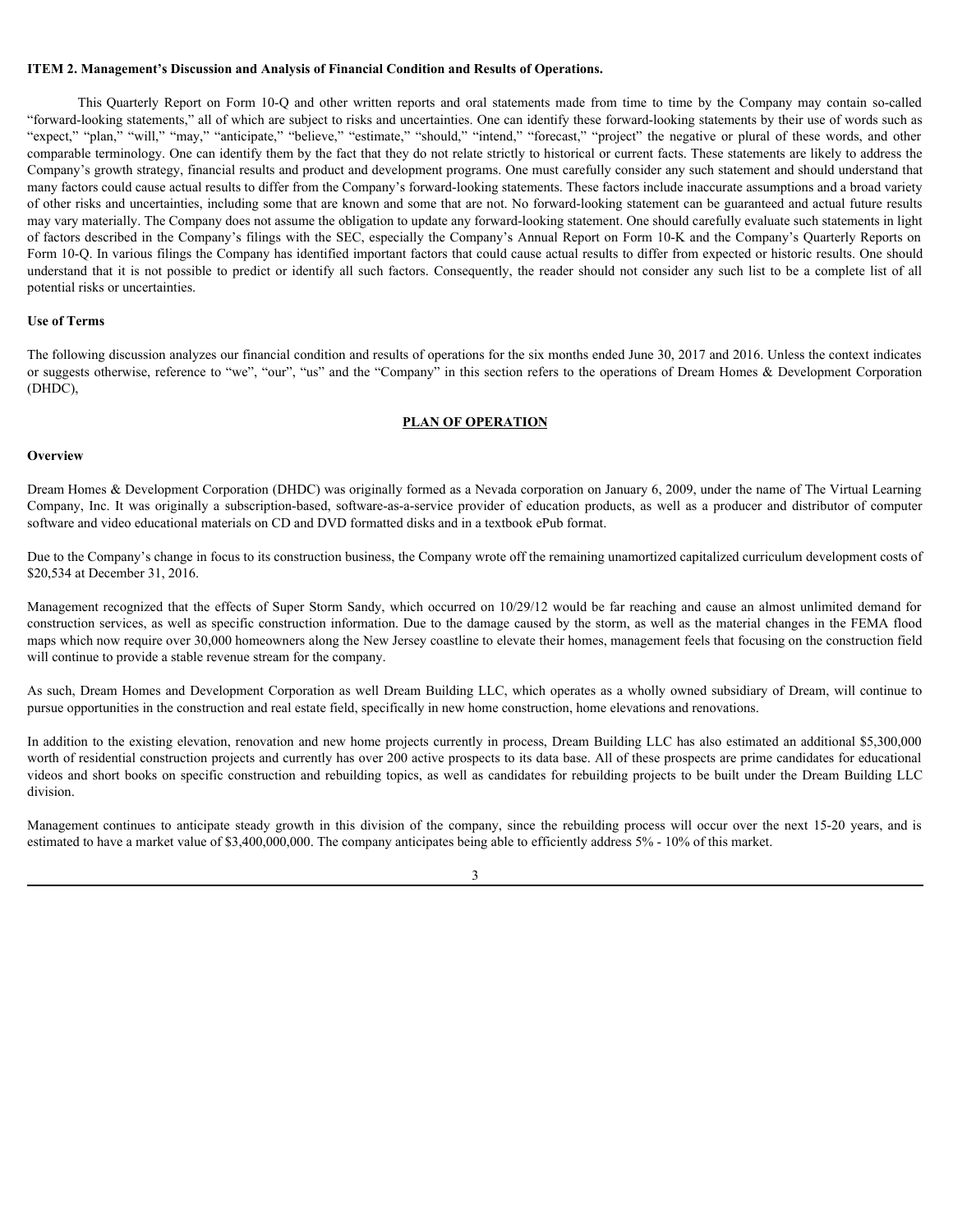#### **Our Competitive Strengths**

Among other core strengths, we believe that the "Dream Homes Nearly Famous Rebuilding Seminar", as well as the informational blog known as the "Dream Homes Rebuilding Blog" are several of our key competitive advantages. At this time, there are no other building and development companies which offer these services to the public.

**Our Competitive Strengths**<br>Among other core strengths, we believe that the "Dream Homes Nearly Famous Rebuilding Seminar", as well as the informational blog known as the "Dream<br>Homes Rebuilding Blog" are several of our ke seminar has been presented steadily since early 2013, and is designed to educate and assist homeowners in deciphering the confusion about planning and executing complex residential construction projects. A professional team attends each seminar and presents on a diverse variety of topics, including expert advice from some or all of the following attendant at each seminar: architects, engineers, finance people, attorneys, project managers, elevation professionals and builder/general contractors. The seminar has been extremely successful and very helpful to hundreds of people. In addition, the seminar content offers unlimited potential for marketing short educational videos, as well as single topic books regarding many aspects of construction and renovation.

The "Dream Homes Rebuilding Blog" is an educational platform written by Vincent Simonelli, which offers comprehensive advice on all aspects of construction and real estate.

This seminar, as well as the Dream Homes Rebuilding Blog, have been an integral part of the Company's marketing efforts and will continue to be in the future. **Our Competitive Strengths**<br>
Among ether over strengths, we believe that the "Dream Homes Neurly Famous Rebuilding Seminar", as well as the informational blog known as the "Dream<br>
Homes Rebuilding Blog" are several of our **Our Competitive Strengths**<br>
Among other core strengths, we believe that the "Dream Homes Nearly Farmous Rebuilding Seminan", as well as the informational blog known as the "Dream<br>
Homes Rebuilding Blog "are several of our demographic. Homeowners who need to build or rebuild are excellent candidates for all manner of educational material. As such, Dream Homes currently has in **Our Competitive Streaghs**<br>Among other core strengths, we believe that the "Dream Homes Nearly Famous Rebuilding Seminar", as well as the informational blog known as the "Dream<br>Homes Rehuiding Riog" re several of our key c aspects of the rebuilding process. The Treachest Associate Rhog' is an educational platform sotion by Vinconi Sireconii), such a first comprehensive and in a period of the Sireconii). This emission as the Based of corresponding Rhog between the state of the

Common topics for short books and videos will include: Foundation Systems, Wall Treatments, Elevating your Home to Allow for a Basement, Adding a Garage, Waterproofing below the Flood Plain, Cost/Benefit Analysis of Various Improvements, Siding and Roofing Options and numerous other subjects.

### **Properties & other assets**

In regard to the category of new home development, Dream Homes has acquired a contract for the development and construction of 58 new townhomes in the Ocean County NJ area. This acquisition was made for common stock and occurred in the 4th quarter of 2016. This development project is scheduled to begin in late 2017 or early 2018 and is projected to add approximately \$13,000,000 to Dream's gross sales, through its Dream Building LLC division.

Dream Homes has also acquired a contract for the purchase of 7 acres which will be developed into 13 single-family lots in Bayville, NJ. This property is fully improved and requires only development approvals such as major subdivision and zoning. This development project is scheduled to begin in late 2017 or early 2018 and is projected to add approximately \$3,400,000 to Dream's gross sales, through its Dream Building LLC division.

These properties are more thoroughly detailed in Note 3 -Deposits and Costs Coincident to Acquisition of Land for Development.

#### **Finance and credit facilities**

Though growth in the construction, elevation and renovation divisions of the company has been organic to this point, Dream has secured a line of credit from a private lender for general working capital. This credit line is structured on an on-demand basis, bears an interest rate of 12% APR charged only for funds in use, and is in the amount of \$50,000. Though there are no specific uses for this facility at this time, management anticipates that it will be utilized to further expand construction of new single family homes and single family home purchases for renovation), on an ongoing basis.

This facility is more thoroughly described in Note 8 under Line of Credit.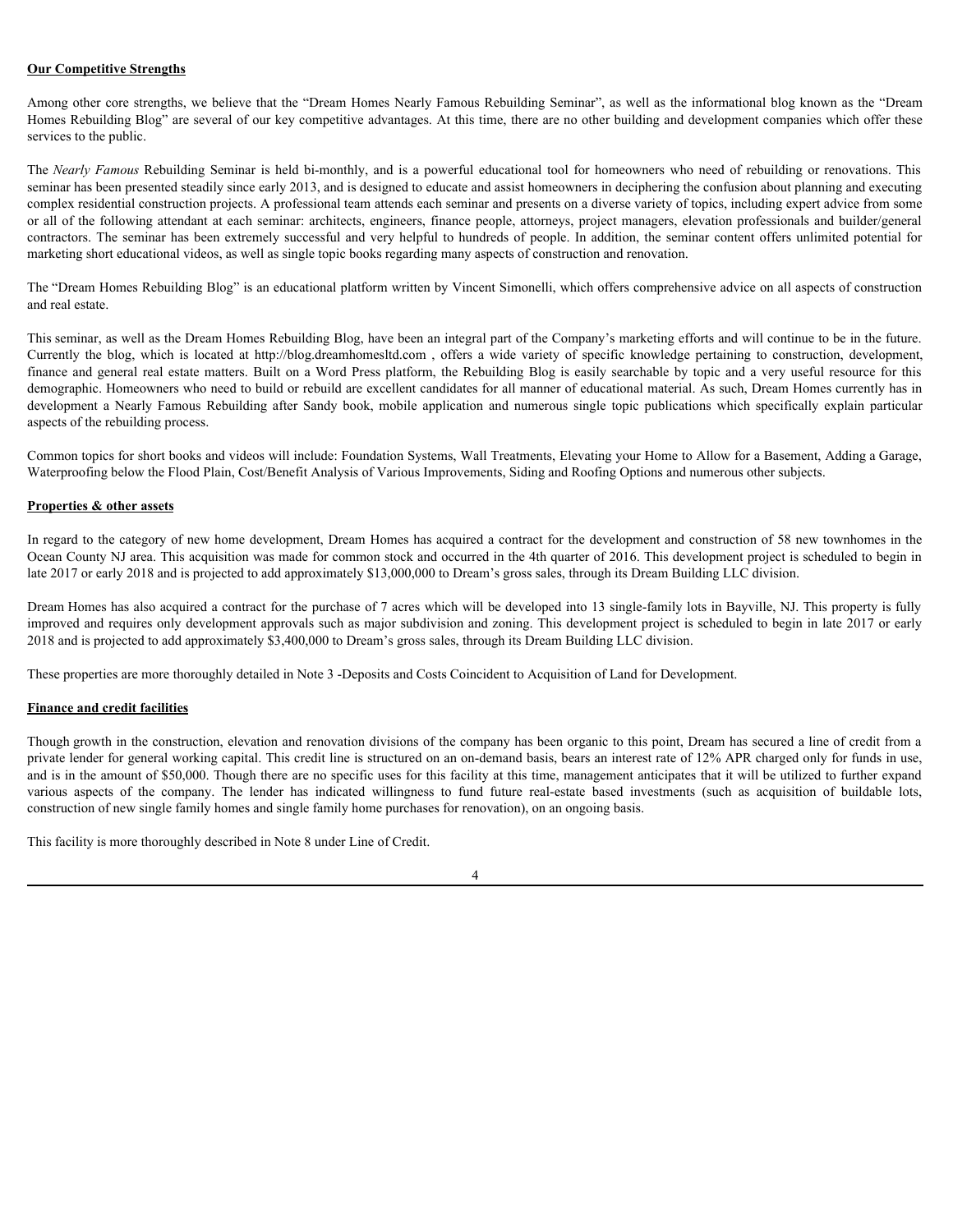#### **Our Products and Services**

**In addition to educational software**, the Rebuilding Blog and the Rebuilding Seminar, the Company offers the following range of services and products:<br>engineering & structural design, soil studies, architectural and desig engineering & structural design, soil studies, architectural and design/build capabilities, construction management services, general contracting of all residential single and multi-family construction, helical and timber pile installation, masonry foundations and concrete work of all varieties, management of home elevation and moving projects and complete finish requirements for all interior construction. In the construction space, the Company offers a full turn key solution, from plan design through certificate of occupancy.

#### **Marketing, Sales and Subscriber Support**

One of the Company's most significant strengths is in social media and digital marketing. Due to the fact that content is being regularly generated through the blog and the seminars, there is a constant stream of new information that is being placed on Facebook, Twitter, the Rebuilding Blog and other media channels. The Company's Dream Building subsidiary is regularly ranked near the top of Google searches and is a strong source of new inquiries and recurring business. The Company's web site can be found at www.dreamhomesltd.com and the blog at http://blog.dreamhomesltd.com .

#### **Concentrations**

Currently the concentrations of the Company's operations fall into 3 broad categories, as follows: new construction  $\&$  development on individual lots, renovation/elevation work and new home developments and subdivisions. Though the majority of the Company's revenues are derived from the the first 2 categories, it is anticipated that new home developments and subdivisions will eventually 50% of the Company's future revenue & earnings.

#### **Our Markets**

The Company seeks to become a fully integrated real estate company specializing in the elevation and moving of homes, development and sale of approved and improved land, and construction of townhouses, single-family homes and various residential properties located throughout southern New Jersey. Our principal real estate operations are currently conducted in the central & southern part of the State of New Jersey, although it is our intention to expand into additional markets based on market demand. It is our observation that the fundamental value of the land in southern New Jersey, particularly areas affected by Storm Sandy and represented by Ocean, Monmouth, Atlantic, Cape May, is currently at pricing levels which have not been seen in New Jersey for 10 – 15 years. Our Products and Services<br>In dodico to columinal statement, the Rebuilding Blog and the Relation, and accompany offers the Goloving range of services and products<br>angularities of the substitution and intervention and desi

Because of the reduction in land values in New Jersey to levels that we feel represent attractive investment opportunities, we have the opportunity to offer homes at architectural and engineering services gives us the ability to offer potential clients a full range of services.

5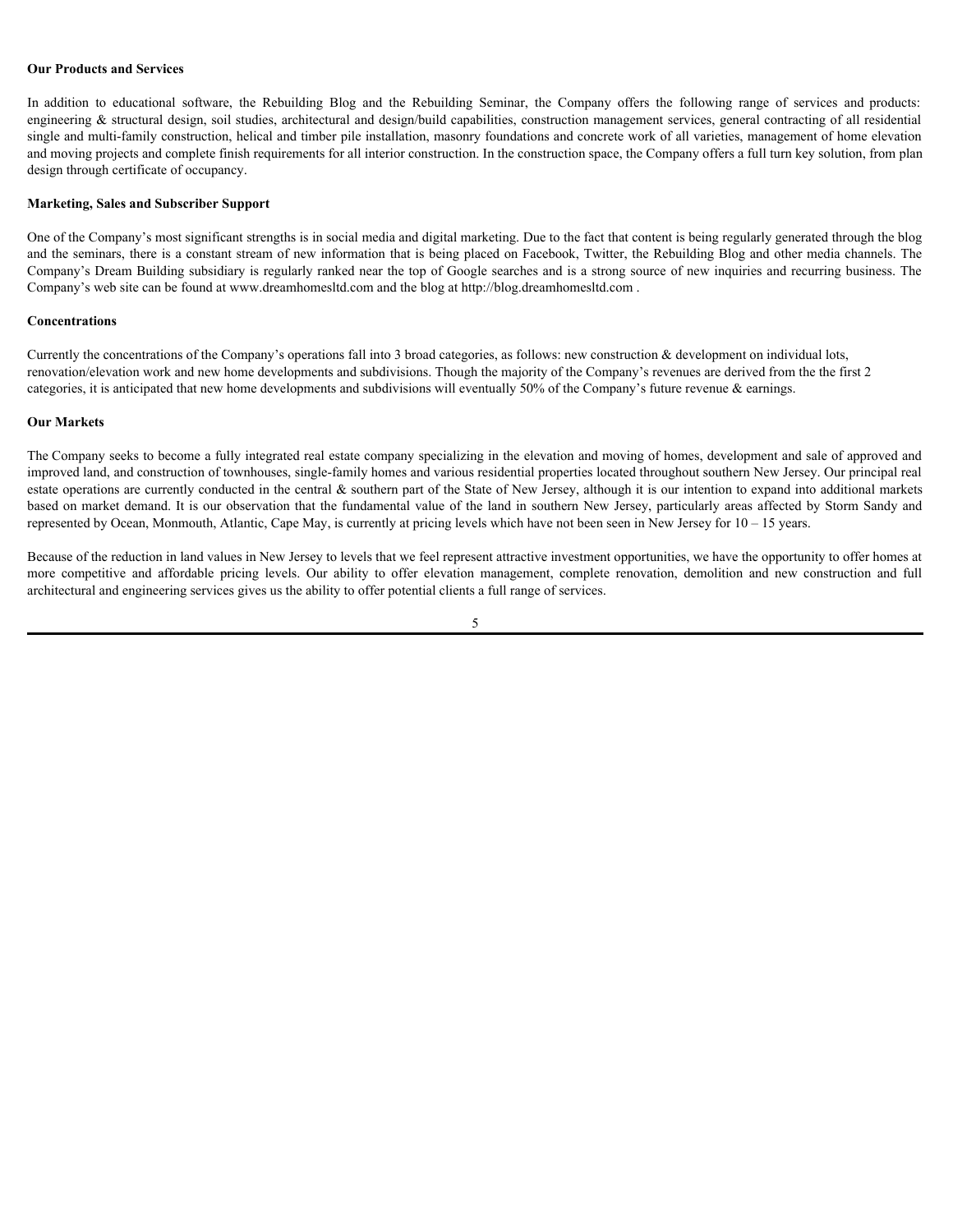Our initial investment goal is to evaluate each property to determine the best path to take in order to maximize potential return for that particular property. With new construction and development, our strategy is to not complete the purchase of either fully improved or fully approved properties until entitlements, permits and approvals have been received. Fully approved properties includes those having all the entitlements and permits in hand, and as needed, to post performance construction, we have adopted this business model to help reduce our exposure to the many risks and costs associated with land development.

Our initial investment goal is to evaluate each property to determine the best path to take in order to maximize potential return for that particular property. With<br>new construction and development, our strategy is to not From time to time, and as we come across an outstanding investment opportunity in land development priced at a level that justifies the inherent risks and costs Our initial investment goal is to evaluate each property to determine the best path to take in order to maximize potential return for that particular property. With<br>new construction and development, our strategy is to not continue to allocate capital in the pursuit of approvals, since the risk/reward of developmental activity is so great. Management notes again that we do not generally take ownership of the property until the approval process has been completed, but rather control the property through contracts and options. In these instances, if we should fail to obtain approvals for any reason, whether through unsuitability, change of zoning or other factors, our loss shall be limited to the money expended Our initial investment goal is to evaluate each property to determine the best path to take in order to maximize potential return for that particular property. With<br>new construction and development, our strategy is to not construction of entry-level and first time move-up single-family and multi-family homes.

In addition to offering traditional stick frame construction of our homes, we may also offer modular and manufactured homes, townhomes and condominiums. As such, we have opened a new modular and kitchen/bath design division and secured a fully outfitted design studio in Point Pleasant, New Jersey. Additional detail is provided in Note 8 under Lease Agreements.

In our opinion, the most effective business model for residential development and construction is to target the largest current and future segment of the home buying market, which appears to be primarily first-time and move-up purchasers, as well as those homeowners forced to move or relocate due to Storm Sandy, another storm related event, or obsolescence of their existing property. According to Zillow ( *http//www.zillow.com/local-info/NJ-hjome-value/r40* /), the optimum size and price range for a starter or first time- move up single family home is  $1600 - 2000$  square feet and \$180,000 - \$230,000. Townhomes and condominium preferred size and price range is 1400 – 1800 square feet and \$170,000 - \$220,000.

In Management's opinion, the southern New Jersey real estate market represents one of the most attractive real estate investment opportunities, with the greatest opportunity for future appreciation being concentrated in Ocean, Atlantic, Cape May, Monmouth and Middlesex counties. These areas primarily fall within 1-hour driving time, and serve as "bedroom" communities for, the Atlantic City, New York and Philadelphia metropolitan areas. In our opinion, the residential housing demand in this area, particularly in the market segments which we intend to address, enjoys a fundamental support level, based on several factors. These factors include excellent air, rail and road infrastructure, Atlantic City casino and support services, tourism, and a central location between Philadelphia and New York. Additionally, there has been a chronic affordable housing shortage throughout New Jersey and all indication are that condition will continue for the foreseeable Out his discussions pel into contains considered to be more than the most of the most one for the most one for the most of the most one of the most one of the most of the most of the most of the most of the most of the mo renovations of existing damaged homes. Finally, all of these market areas have tremendous growth potential due to the effects of Storm Sandy on the available housing supply. sontraction, we have adopted this business model to help reduce on expension (a) from the note of Form the total as a coron controllation (a) index developeration for the developeration for the developeration of the devel

home ownership is more affordable than renting. In this case, the index being above 100 signifies that a family earning the median income has 26% more income than is necessary to qualify for a mortgage loan on a median-priced home, and therefore housing prices in these areas offer much better value than comparable properties in the North Jersey, New York and Philadelphia areas.

Zillow and the NJ Housing Affordability Index are publicly available at the web citations noted above, are constantly updated, and the Company's management believes them to be accurate and reliable.

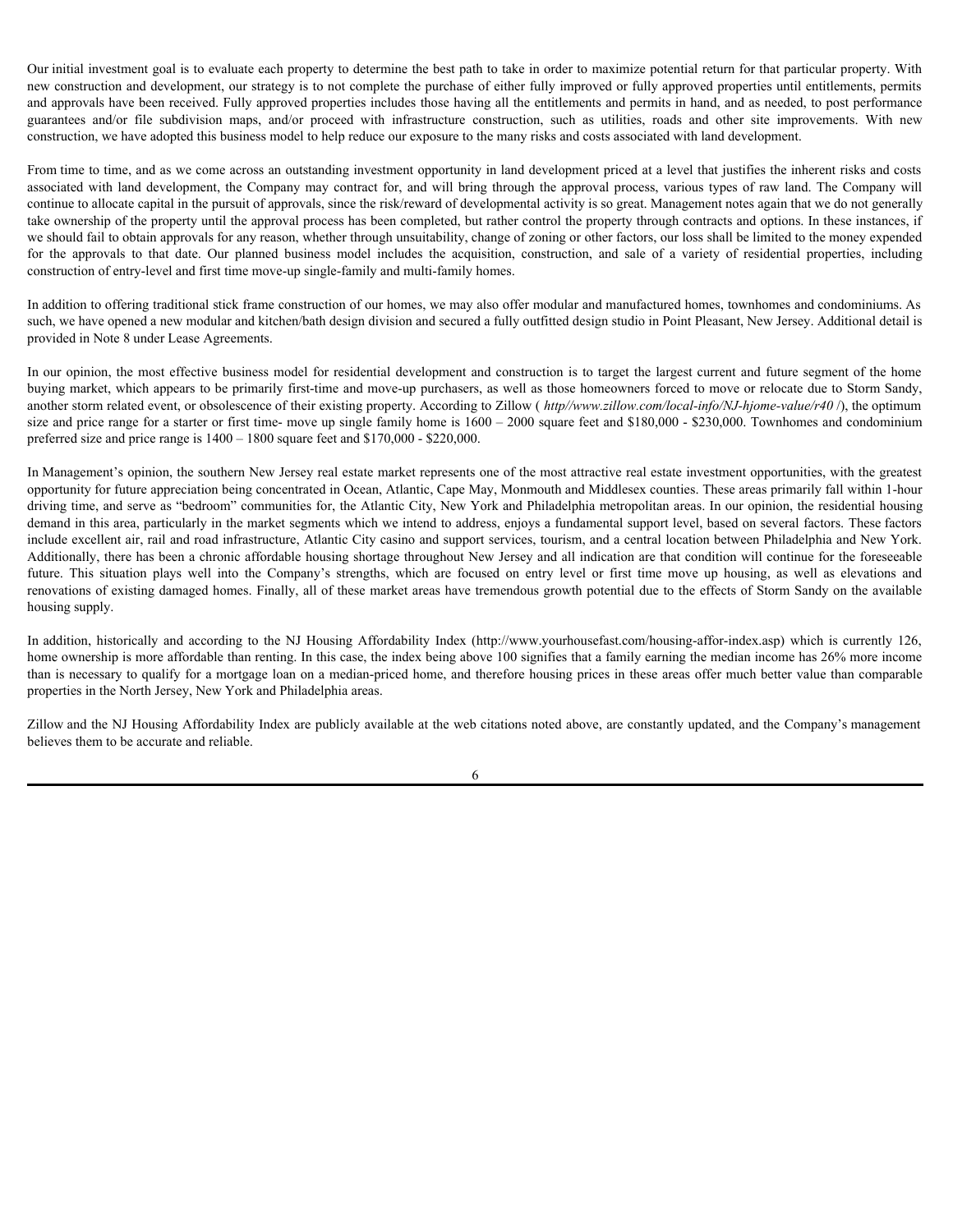# **RESULTS OF OPERATIONS – DREAM HOMES & DEVELOPMENT CORPORATION**

The summary below should be referenced in connection with a review of the following discussion of our results of operations for the six months ended June 30, 2017 and 2016.

**Results of Operations - Comparison for the six months ended June 30, 2017 and 2016. (see Note 7-Business Segments)**

# **STATEMENTS OF OPERATIONS Unaudited**

|                                                              |    | Six months<br>ended<br>June 30, 2017 |      | Six months<br>ended<br>June 30, 2016 |
|--------------------------------------------------------------|----|--------------------------------------|------|--------------------------------------|
|                                                              |    | Unaudited                            |      | Unaudited                            |
| Revenue:                                                     |    |                                      |      |                                      |
| Construction contracts                                       | \$ | 1,761,871 \$                         |      |                                      |
| Educational software and products                            |    |                                      |      | 79                                   |
| Total revenue                                                |    | 1,761,871                            |      | 79                                   |
| Cost of construction contracts                               |    | 1,232,975                            |      |                                      |
| Gross profit                                                 |    | 528,896                              |      | 79                                   |
|                                                              |    |                                      |      |                                      |
| Operating Expenses:                                          |    |                                      |      |                                      |
| Selling, general and administrative, including stock based   |    |                                      |      |                                      |
| services of \$2,800 and \$0, respectively                    |    | 339,882                              |      | 10,499                               |
| Depreciation expense                                         |    | 347                                  |      |                                      |
| Amortization of capitalized curriculum development costs     |    |                                      |      | 15,400                               |
| Total operating expenses                                     |    | 340,229                              |      | 25,899                               |
| Income (loss) from operations                                |    | 188,667                              |      | (25, 820)                            |
| Other expenses (income):                                     |    |                                      |      |                                      |
| Interest expense                                             |    |                                      |      | 3,750                                |
| Amortization of debt discounts                               |    |                                      |      | 4,166                                |
| Consulting fee income                                        |    |                                      |      | (2,500)                              |
| Total other expenses (income)                                |    |                                      |      | 5,416                                |
| Net income (loss) before income taxes                        |    | 188,667                              |      | (31,236)                             |
| Provision for income taxes                                   |    | 43,891                               |      |                                      |
| Net income (loss)                                            | S  | 144,776                              | \$   | (31,236)                             |
|                                                              |    |                                      |      |                                      |
| Basic and diluted income (loss) per common share             | \$ | .01                                  | - \$ | (.00)                                |
| Weighted average common shares outstanding-basic and diluted |    | 23,836,735                           |      | 16,304,300                           |
| $\mathcal{L}$                                                |    |                                      |      |                                      |

7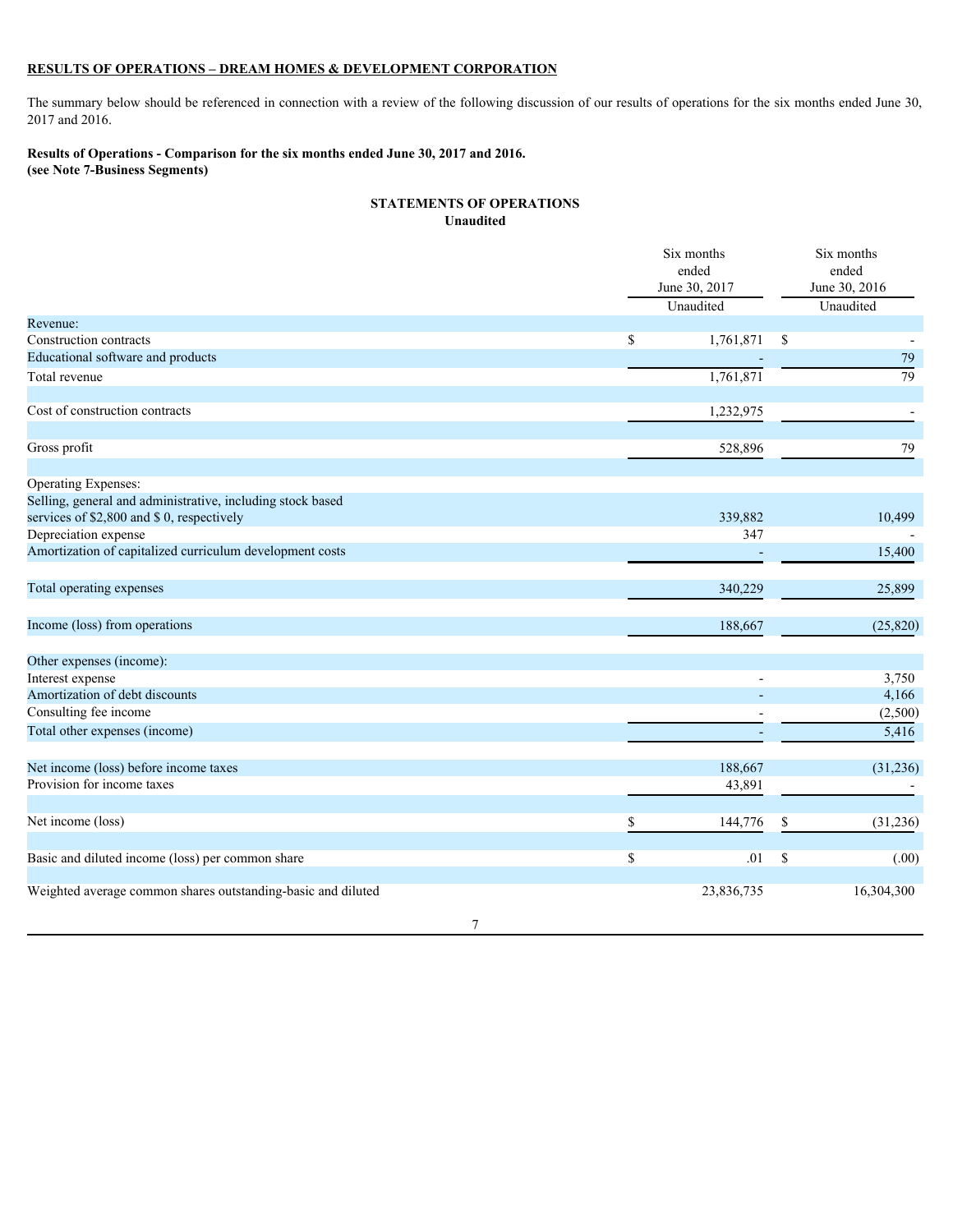#### *Revenues*

For the six months ended June 30, 2017 and 2016, revenues were \$1,761,871 and \$79, respectively. The increase in revenue of \$1,761,792, was due to the newly acquired construction company in August 2016.

## *Cost of Sales*

**Revenues**<br>For the six months ended June 30, 2017 and 2016, revenues were \$1,761,871 and \$79, respectively. The increase in revenue of \$1,761,792, was due to the newly<br>acquired construction company in August 2016.<br>For the construction company acquired in August 2016.

#### *Operating Expenses*

Operating expenses increased \$314,330 from \$25,899 in 2016 to \$340,229 in 2017. The increase is attributable to the newly acquired construction company and the discontinuance of the educational software business.

# *Other income and expenses*

Interest expense was \$ 0 for the six months ended June 30, 2017 compared to \$ 3,750 in 2016. Amortization of debt discounts was \$ 0 for the six months ended June 30, 2017 compared to \$ 4,166 for 2016. Consulting income decreased from \$ 2,500 for the six months ended June 30, 2016 to \$ 0 for the six months ended June 30, 2017.

8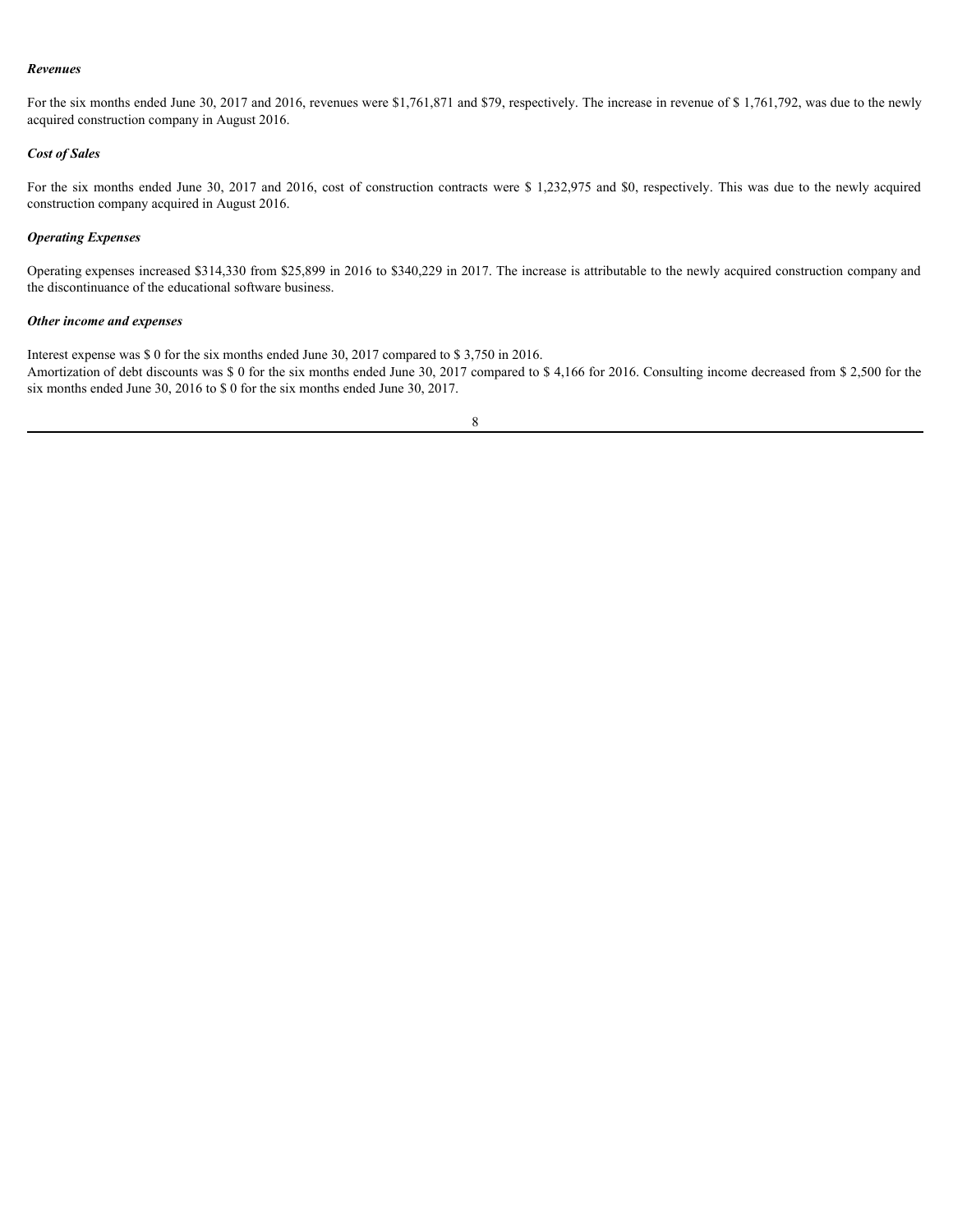# **Results of Operations - Comparison for the three months ended June 30, 2017 and 2016. (see Note 7-Business Segments)**

|                                                                                                  | Three months ended<br>June 30, 2017 |              | Three months ended<br>June 30, 2016 |            |  |
|--------------------------------------------------------------------------------------------------|-------------------------------------|--------------|-------------------------------------|------------|--|
|                                                                                                  |                                     | Unaudited    |                                     | Unaudited  |  |
| Revenue:                                                                                         |                                     |              |                                     |            |  |
| Construction contracts                                                                           | \$                                  | 1,035,927 \$ |                                     |            |  |
| Educational software and products                                                                |                                     |              |                                     | 12         |  |
| Total revenue                                                                                    |                                     | 1,035,927    |                                     | 12         |  |
| Cost of construction contracts                                                                   |                                     | 720,632      |                                     |            |  |
| Gross profit                                                                                     |                                     | 315,295      |                                     | 12         |  |
|                                                                                                  |                                     |              |                                     |            |  |
| Operating Expenses:                                                                              |                                     |              |                                     |            |  |
| Selling, general and administrative, including stock based services of \$0 and \$0, respectively |                                     | 182,178      |                                     | 6,858      |  |
| Depreciation expense<br>Amortization of capitalized curriculum development costs                 |                                     | 200          |                                     |            |  |
|                                                                                                  |                                     |              |                                     | 7,700      |  |
| Total operating expenses                                                                         |                                     | 182,378      |                                     | 14,558     |  |
|                                                                                                  |                                     |              |                                     |            |  |
| Income (loss) from operations                                                                    |                                     | 132,917      |                                     | (14, 546)  |  |
| Other expenses (income):                                                                         |                                     |              |                                     |            |  |
| Interest expense                                                                                 |                                     |              |                                     | 1,875      |  |
| Amortization of debt discounts                                                                   |                                     |              |                                     | 1,666      |  |
| Consulting fee income                                                                            |                                     |              |                                     |            |  |
| Total other expenses (income)                                                                    |                                     |              |                                     | 3,541      |  |
| Net income (loss) before income taxes                                                            |                                     | 132,917      |                                     | (18,087)   |  |
| Provision for income taxes                                                                       |                                     | 43,182       |                                     |            |  |
| Net income (loss)                                                                                |                                     | 89,735       | \$                                  | (18,087)   |  |
|                                                                                                  |                                     |              |                                     |            |  |
| Basic and diluted income (loss) per common share                                                 | \$                                  | .00.         | <sup>\$</sup>                       | (.00)      |  |
| Weighted average common shares outstanding-basic and diluted                                     |                                     | 23,915,427   |                                     | 16,304,300 |  |
| 9                                                                                                |                                     |              |                                     |            |  |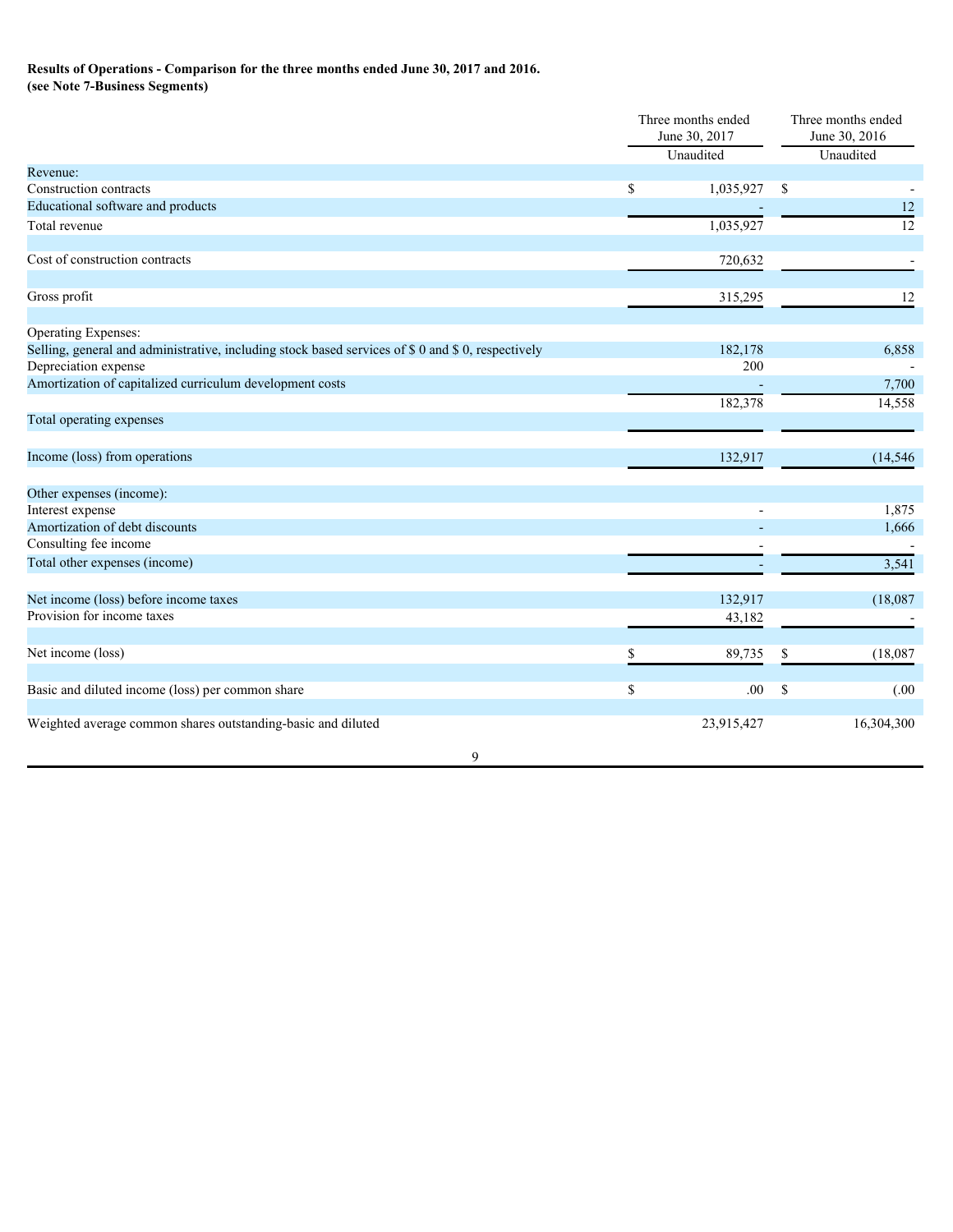#### *Revenues*

For the three months ended June 30, 2017 and 2016, revenues were \$ 1,035,927 and \$12, respectively. The increase in revenue of \$ 1,035,915, was due to the newly acquired construction company in August 2016.

#### *Cost of Sales*

construction company acquired in August 2016.

#### *Operating Expenses*

**Revenues**<br>For the three months ended June 30, 2017 and 2016, revenues were \$ 1,035,927 and \$12, respectively. The increase in revenue of \$ 1,035,915, was due to the<br>**Cost of Sales**<br>For the three months ended June 30, 2017 Operating expenses increased \$ 167,820 from \$ 14,558 in 2016 to \$ 182,378 in 2017. The increase is attributable to the newly acquired construction company and the discontinuance of the educational software business.

#### *Other income and expenses*

Interest expense was \$ 0 for the three months ended June 30, 2017 compared to \$ 1,875 in 2016. Amortization of debt discounts was \$ 0 for the three months ended June 30, 2017 compared to \$ 1,666 for 2016.

#### **Liquidity and Capital Resources**

As of June 30, 2017 and December 31, 2016, our cash balance was \$338,864 and \$266,709, respectively, total assets were \$ 916,272 and \$460,067, respectively, and total current liabilities amounted to \$691,340 and \$392,711, respectively, including loans payable to related parties of \$14,743 and \$14,743, respectively. As of June 30, 2017 and December 31, 2016, the total stockholders' equity was \$224,932 and \$67,356, respectively. We may seek additional capital to fund potential costs associated with expansion and/or acquisitions.

#### *Inflation*

The impact of inflation on the costs of our company, and the ability to pass on cost increases to its subscribers over time is dependent upon market conditions. We are not aware of any inflationary pressures that have had any significant impact on our operations since inception, and we do not anticipate that inflationary factors will have a significant impact on future operations.

10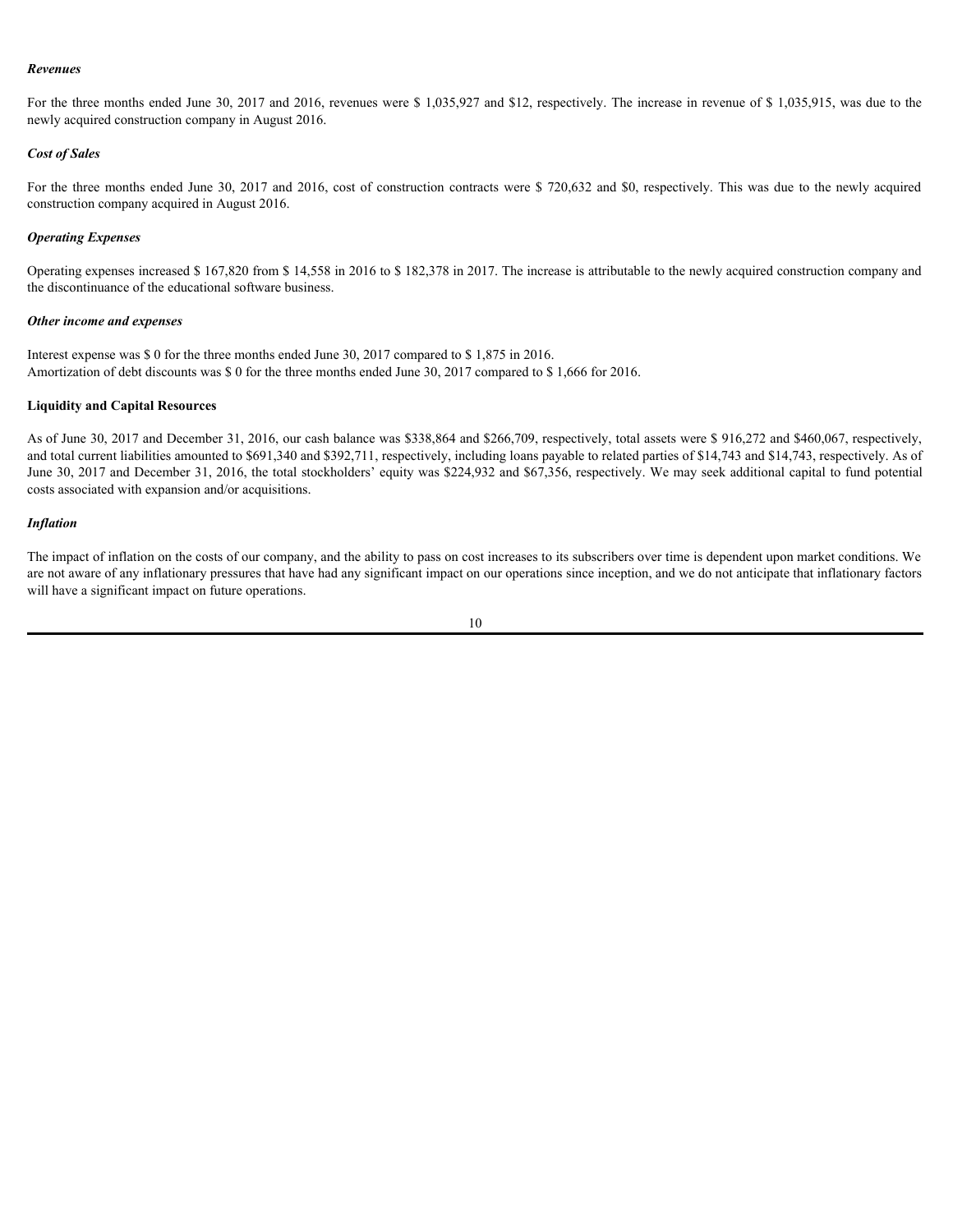## **OFF-BALANCE SHEET ARRANGEMENTS**

We do not maintain off-balance sheet arrangements nor do we participate in non-exchange traded contracts requiring fair value accounting treatment.

#### **Item 3. Quantitative and Qualitative Disclosures About Market Risk.**

Not applicable.

### **Item 4. Controls and Procedures.**

#### *Disclosure Controls and Procedures*

The Company has adopted and maintains disclosure controls and procedures that are designed to provide reasonable assurance that information required to be disclosed in the reports filed under the Exchange Act, such as this Form 10-Q, is collected, recorded, processed, summarized and reported within the time periods **OFF-BALANCE SILEET ARRANGEMIES**<br>
Ve do not maintain off-balance sheet arrangements nor do we participate in non-exchange traded contracts requiring fair value accounting reatment.<br>
Item 3. Quantitative and Qualitative Dis information is accumulated and communicated to management to allow timely decisions regarding required disclosure. As required under Exchange Act Rule 13a-15, the Company's management, including the Principal Executive Officer and Principal Financial Officer, has conducted an evaluation of the effectiveness of disclosure controls and procedures as of the end of the period covered by this report. Based upon that evaluation, the Company's President concluded that the **COF-BALANCE SHEET ARRANGEMIENTS**<br>
Ve do not maintain of Jelalance sheet arrangements aor do we participate in non-exchange traded contracts requiring fair value accounting treatment.<br>
Item 4. Controls and Procedures.<br>
Dis Company files or submits under the Exchange Act, is recorded, processed, summarized and reported, within the time periods specified in the SEC's rules and forms, and that such information is accumulated and communicated to the Company's management, including the Company's President, as appropriate, to allow timely decisions regarding required disclosure.

#### **PART II - OTHER INFORMATION**

### **Item 1. Legal Proceedings.**

None.

## **Item 2. Unregistered Sales of Equity Securities and Use of Proceeds.**

None .

#### **Item 3. Defaults upon Senior Securities.**

None.

### **Item 4. Mine Safety Disclosure**

Not Applicable.

#### **Item 5. Other Information.**

None.

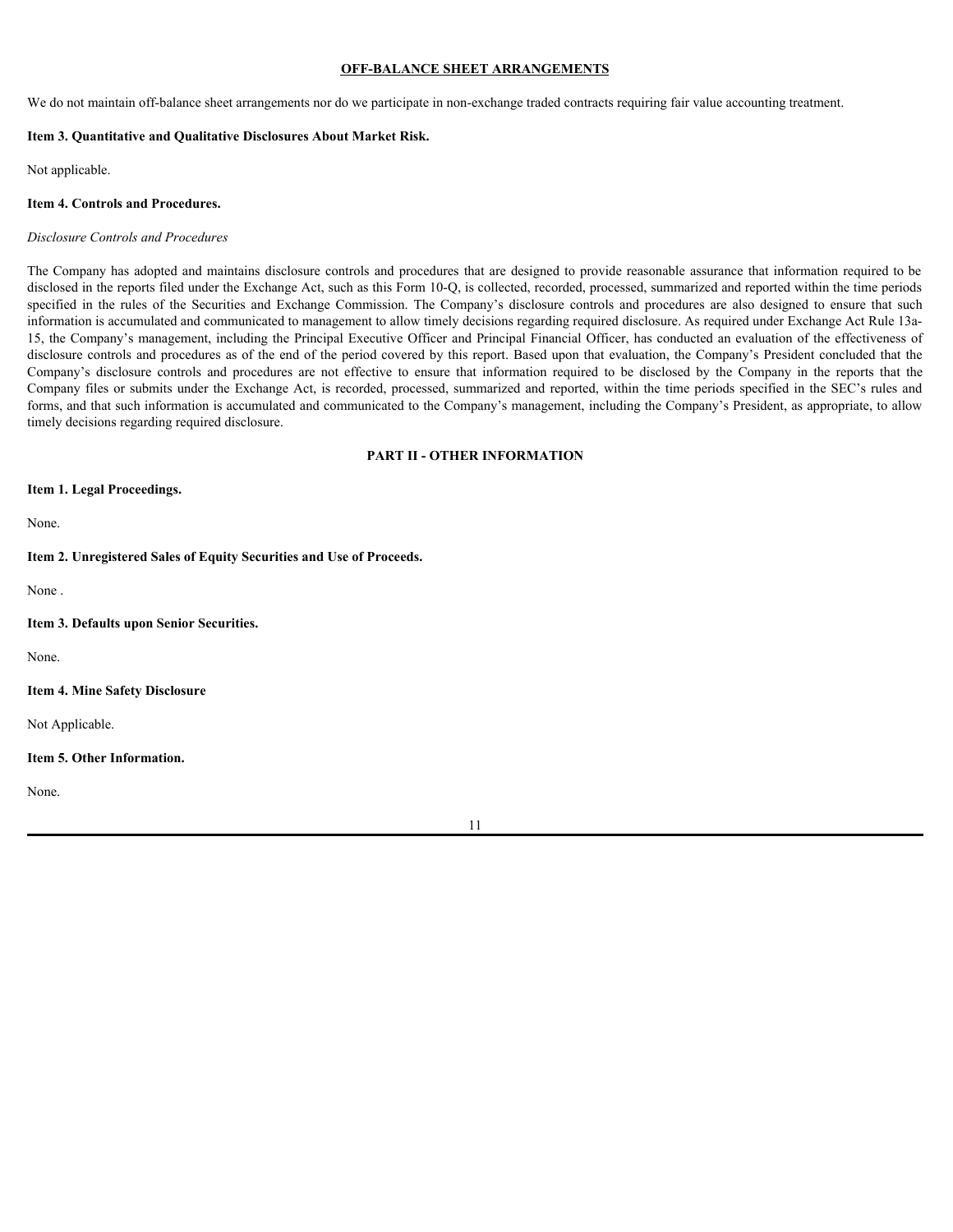# **Item 6. Exhibits.**

# **The following exhibits are included with this filing:**

3.1\* Articles of Incorporation (Form S-1 Registration No. 333-174674 filed June 2, 2011).

- 3.2\* By-laws (Form S-1 Registration No. 333-174674 filed June 2, 2011).
- 4.1\* Specimen Stock Certificate (Form S-1 Registration No. 333-174674 filed June 2, 2011).
- 10.1\* Intellectual Property Purchase Agreement (Form S-1 Registration No. 333-174674 filed June 2, 2011).
- 10.2\* Consulting Agreement with William Kazmierczak 5-22-2010 (Form S-1 Registration No. 333-174674 filed June 2, 2011).
- 31.1 Sarbanes-Oxley Section 302 certification by Vincent Simonelli
- 32.2 Sarbanes-Oxley Section 906 certification by Vincent Simonelli
- \* Previously filed and Incorporated by reference.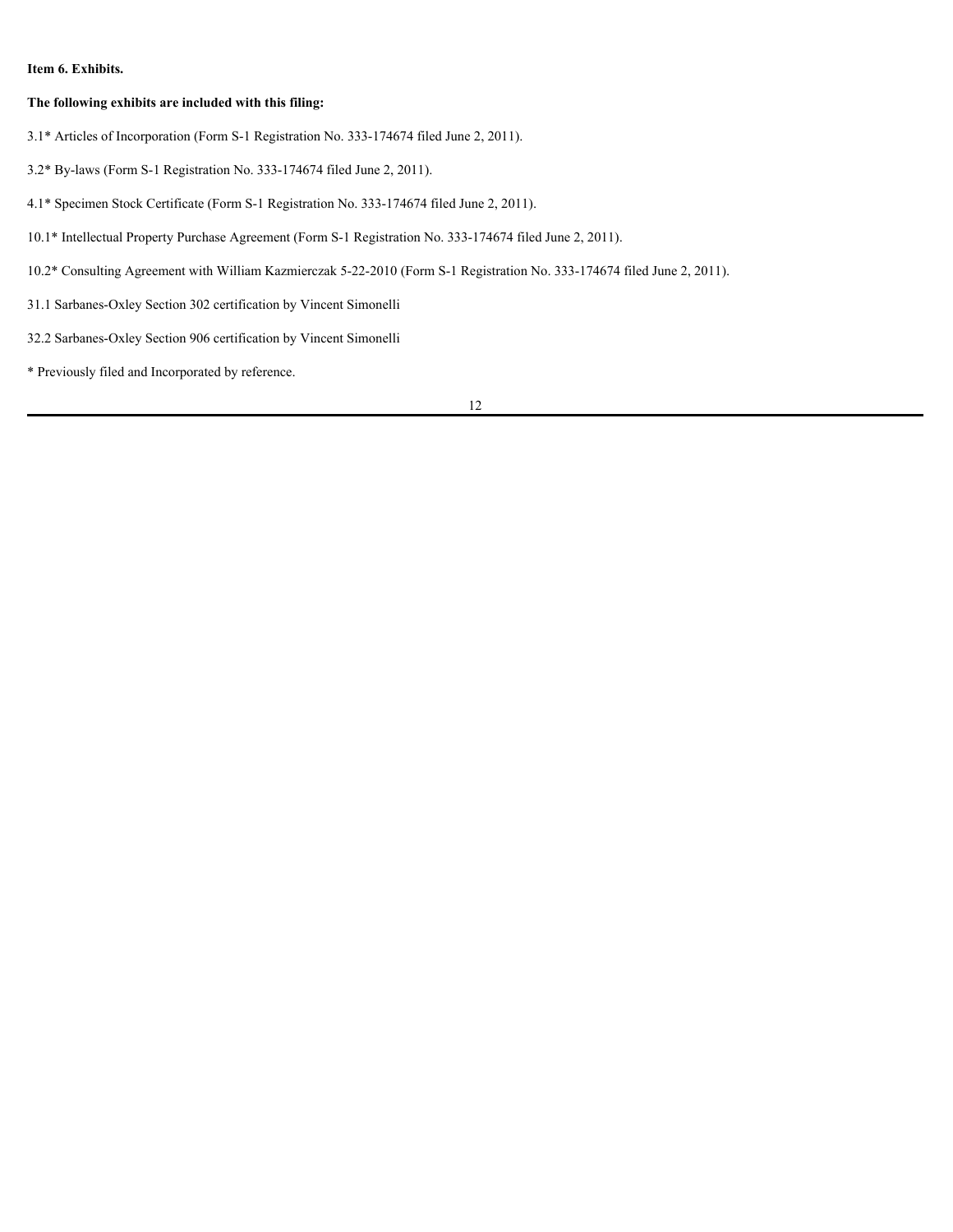# **SIGNATURES**

Pursuant to the requirements of Section 13(a) or 15(d) of the Securities Exchange Act of 1934, the Registrant has duly caused this report to be signed on behalf by the undersigned; duly authorized.

# Date: August 21, 2017 **Dream Homes & Development Corporation**

By:*/s/ Vincent Simonelli*

Vincent Simonelli Chief Executive Officer and Chief Financial Officer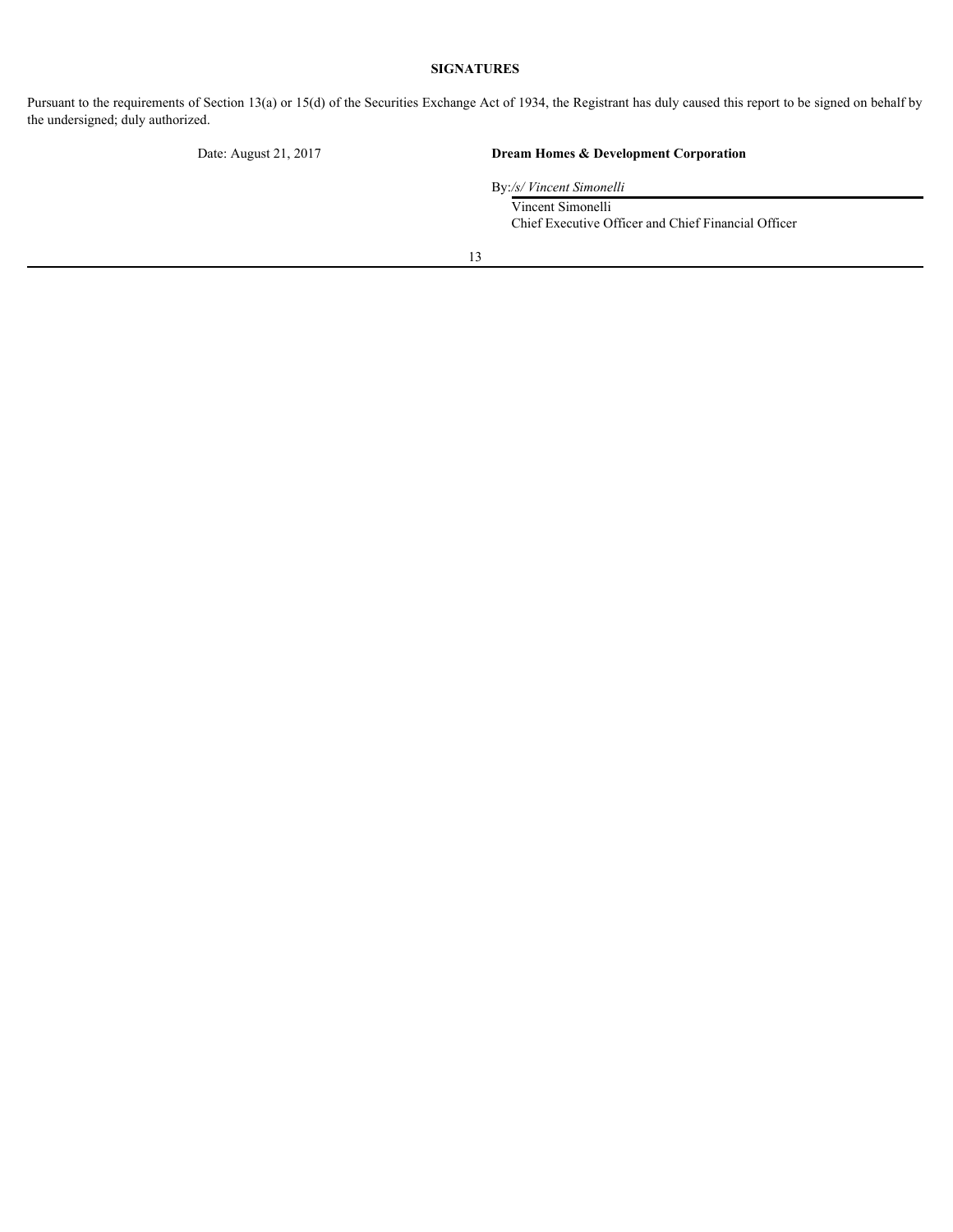## CERTIFICATION OF THE PRINCIPAL EXECUTIVE OFFICER PURSUANT TO SECTION 302 OF THE SARBANES-OXLEY ACT OF 2002

I, Vincent Simonelli, certify that:

(1) I have reviewed this quarterly report on Form 10-Q of Dream Homes & Development Corporation;

(2) Based on my knowledge, this report does not contain any untrue statement of a material fact or omit to state a material fact necessary to make the statements made, in light of the circumstances under which such statements were made, not misleading with respect to the period covered by this report;

(3) Based on my knowledge, the financial statements, and other financial information included in this report, fairly present in all material respects, the financial condition, results of operations and cash flows of the registrant as of, and for, the periods presented in this report;

(4) The registrant's other certifying officer(s) and I are responsible for establishing and maintaining disclosure controls and procedures (as defined in Exchange Act Rules 13a-15(e) and 15d-15(e)) and internal control over financial reporting (as defined in Exchange Act Rules 13a-15(f) and 15d-15(f)) for the registrant and have:

a) Designed such disclosure controls and procedures, or caused such disclosure controls and procedures to be designed under our supervision, to ensure that material information relating to the registrant, including its consolidated subsidiaries, is made known to us by others within those entities, particularly during the period in which this report is being prepared;

b) Designed such internal control over financial reporting, or caused such internal control over financial reporting to be designed under our supervision, to provide reasonable assurance regarding the reliability of financial reporting and the preparation of financial statements for external purposes in accordance with generally accepted accounting principles;

c) Evaluated the effectiveness of the registrant's disclosure controls and procedures and presented in this report our conclusions about the effectiveness of the disclosure controls and procedures, as of the end of the period covered by this report based on such evaluation; and

d) Disclosed in this report any change in the registrant's internal control over financial reporting that occurred during the registrant's most recent fiscal quarter (the registrant's fourth fiscal quarter in the case of the annual report) that has materially affected, or is reasonably likely to materially affect, the registrant's internal control over financial reporting.

(5) The registrant's other certifying officer(s) and I have disclosed, based on our most recent evaluation of internal control over financial reporting, to the registrant's auditors and the audit committee of the registrant's board of directors (or persons performing the equivalent functions):

a) All significant deficiencies and material weaknesses in the design or operation of internal control over financial reporting which are reasonably likely to adversely affect the registrant's ability to record, process, summarize and report financial information; and

b) Any fraud, whether or not material, that involves management or other employees who have a significant role in the registrant's internal control over financial reporting.

Date: August 21, 2017

*/s/ Vincent Simonelli*

Vincent Simonelli President and Chief Executive Officer (Principal Executive Officer)